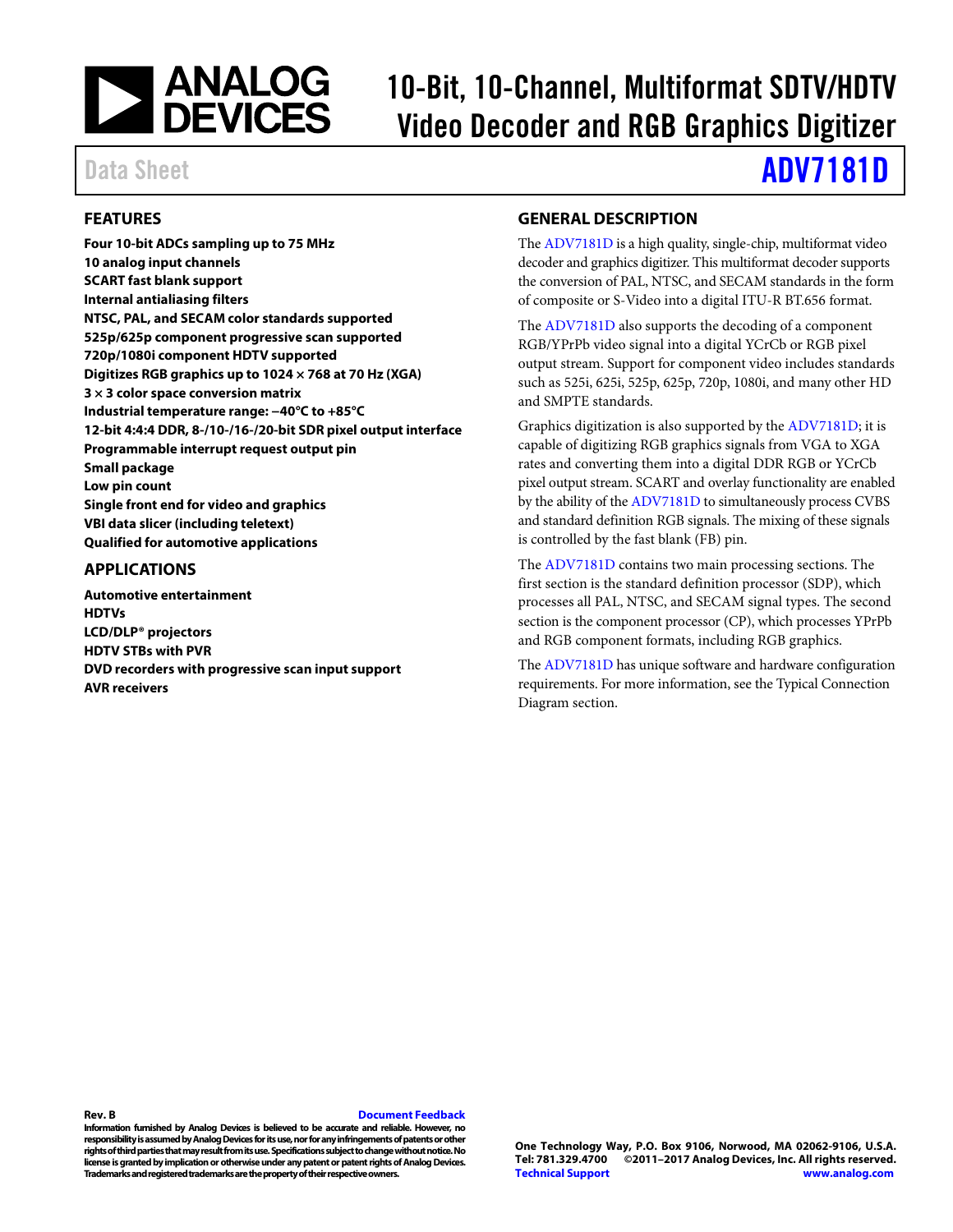# **ADV7181D**

## **TABLE OF CONTENTS**

| Pin Configuration and Function Descriptions 10 |
|------------------------------------------------|
|                                                |
|                                                |

#### <span id="page-1-0"></span>**REVISION HISTORY**

#### 6/2017-Rev. A to Rev. B

#### 12/2012-Rev. 0 to Rev. A

12/2011-Revision 0: Initial Version

| Standard Definition Processor (SDP) Pixel Data Output |  |
|-------------------------------------------------------|--|
|                                                       |  |
| Component Processor (CP) Pixel Data Output Modes  12  |  |
|                                                       |  |
|                                                       |  |
|                                                       |  |
|                                                       |  |
|                                                       |  |
|                                                       |  |
|                                                       |  |
|                                                       |  |
|                                                       |  |
|                                                       |  |
| Recommended External Loop Filter Components 19        |  |
|                                                       |  |
|                                                       |  |
|                                                       |  |
|                                                       |  |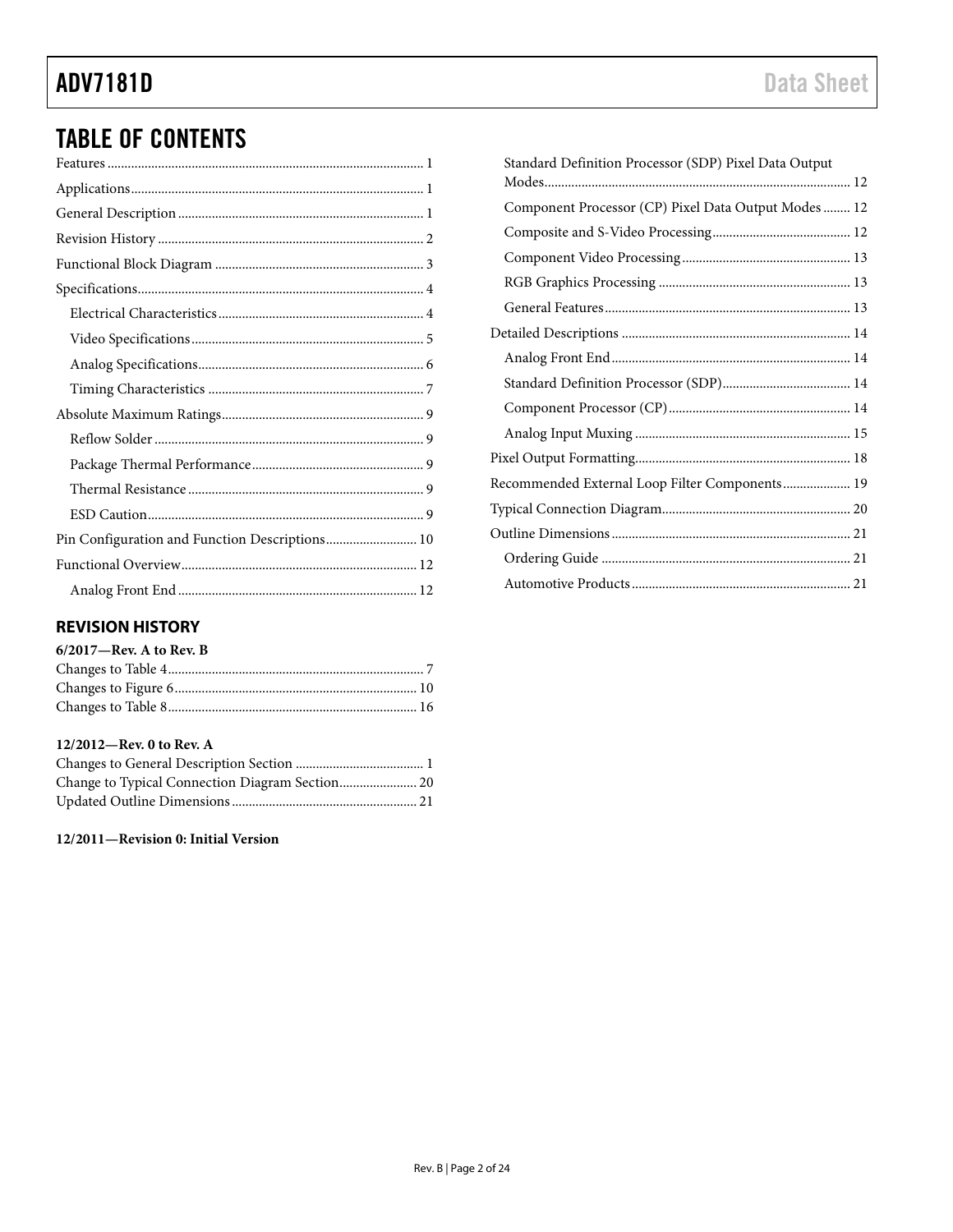### <span id="page-2-0"></span>FUNCTIONAL BLOCK DIAGRAM



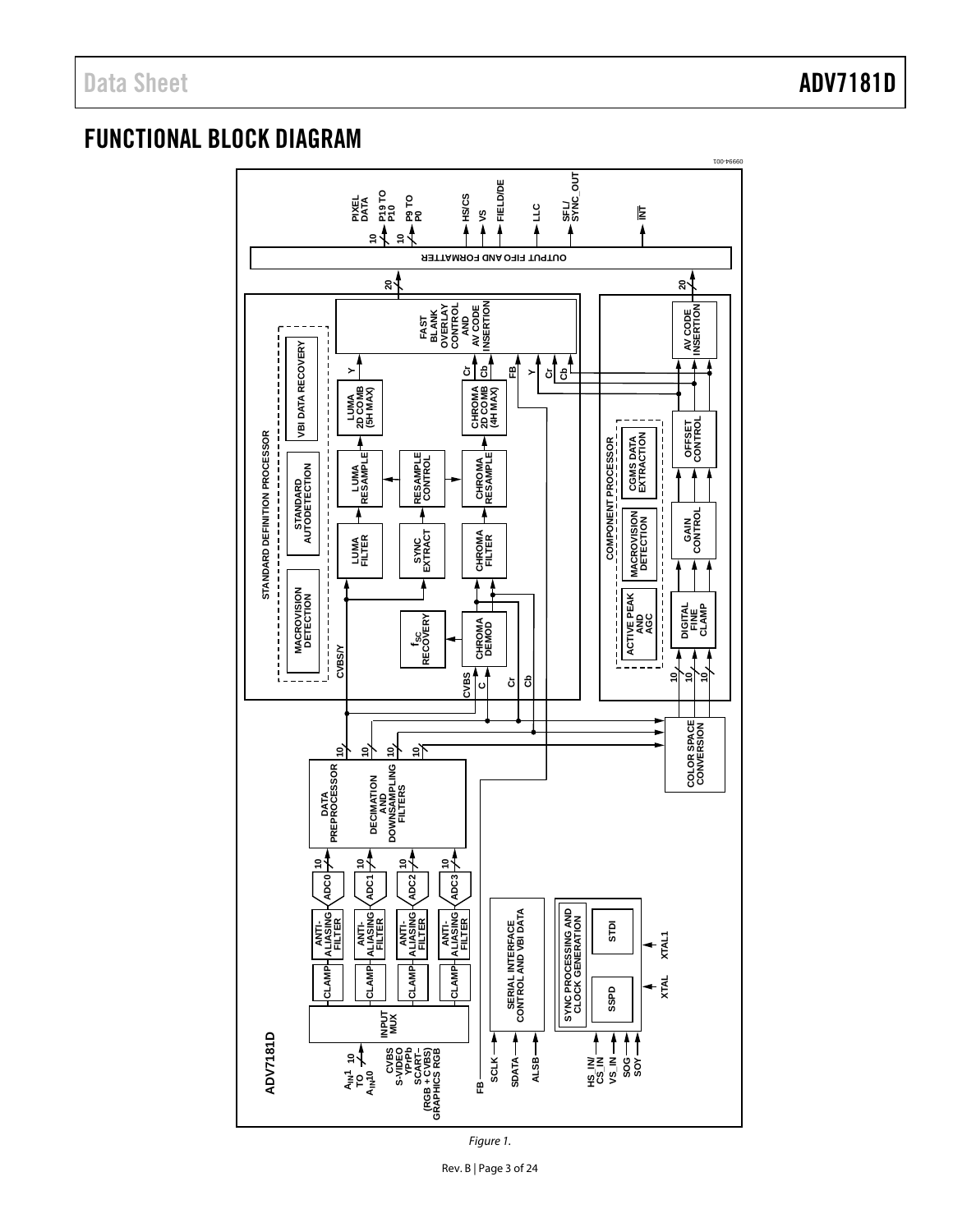### <span id="page-3-0"></span>**SPECIFICATIONS**

#### <span id="page-3-1"></span>**ELECTRICAL CHARACTERISTICS**

AVDD = 3.15 V to 3.45 V, DVDD = 1.65 V to 2.0 V, DVDDIO = 3.0 V to 3.6 V, PVDD = 1.71 V to 1.89 V, nominal input range = 1.6 V. T<sub>MIN</sub> to T<sub>MAX</sub> = −40°C to +85°C, unless otherwise noted. The minimum and maximum specifications are guaranteed over this temperature range.

| Table 1.                           |                          |                                      |                |              |              |             |
|------------------------------------|--------------------------|--------------------------------------|----------------|--------------|--------------|-------------|
| Parameter <sup>1</sup>             | Symbol                   | <b>Test Conditions/Comments</b>      | Min            | <b>Typ</b>   | Max          | Unit        |
| STATIC PERFORMANCE <sup>2, 3</sup> |                          |                                      |                |              |              |             |
| <b>Resolution (Each ADC)</b>       | N                        |                                      |                |              | 10           | <b>Bits</b> |
| <b>Integral Nonlinearity</b>       | <b>INL</b>               | BSL at 27 MHz (10-bit level)         |                | ±0.6         | ±2.5         | <b>LSB</b>  |
|                                    |                          | BSL at 54 MHz (10-bit level)         |                | $-0.6/+0.7$  |              | <b>LSB</b>  |
|                                    |                          | BSL at 74 MHz (10-bit level)         |                | ±1.4         |              | <b>LSB</b>  |
| <b>Differential Nonlinearity</b>   | <b>DNL</b>               | At 27 MHz (10-bit level)             |                | $-0.2/+0.25$ | $-0.99/+2.5$ | <b>LSB</b>  |
|                                    |                          | At 54 MHz (10-bit level)             |                | $-0.2/+0.25$ |              | <b>LSB</b>  |
|                                    |                          | At 74 MHz (10-bit level)             |                | ±0.9         |              | <b>LSB</b>  |
| <b>DIGITAL INPUTS</b>              |                          |                                      |                |              |              |             |
| Input High Voltage <sup>4</sup>    | V <sub>IH</sub>          |                                      | $\overline{2}$ |              |              | V           |
|                                    |                          | HS_IN, VS_IN low trigger mode        | 0.7            |              |              | V           |
| Input Low Voltage <sup>5</sup>     | $V_{IL}$                 |                                      |                |              | 0.8          | V           |
|                                    |                          | HS_IN, VS_IN low trigger mode        |                |              | 0.3          | v           |
| <b>Input Current</b>               | $I_{IN}$                 |                                      | $-10$          |              | $+10$        | μA          |
| Input Capacitance <sup>6</sup>     | $C_{IN}$                 |                                      |                |              | 10           | pF          |
| <b>DIGITAL OUTPUTS</b>             |                          |                                      |                |              |              |             |
| Output High Voltage <sup>7</sup>   | $V_{OH}$                 | $I_{\text{SOWRCE}} = 0.4 \text{ mA}$ | 2.4            |              |              | v           |
| Output Low Voltage <sup>7</sup>    | $V_{OL}$                 | $I_{SINK} = 3.2 \text{ mA}$          |                |              | 0.4          | v           |
| High Impedance Leakage Current     | <b>ILEAK</b>             | Pin 1                                |                |              | 60           | μA          |
|                                    |                          | All other output pins                |                |              | 10           | μA          |
| Output Capacitance <sup>6</sup>    | C <sub>OUT</sub>         |                                      |                |              | 20           | pF          |
| POWER REQUIREMENTS <sup>6</sup>    |                          |                                      |                |              |              |             |
| <b>Digital Core Power Supply</b>   | <b>DVDD</b>              |                                      | 1.65           | 1.8          | 2.0          | v           |
| Digital I/O Power Supply           | <b>DVDDIO</b>            |                                      | 3.0            | 3.3          | 3.6          | V           |
| PLL Power Supply                   | <b>PVDD</b>              |                                      | 1.71           | 1.8          | 1.89         | v           |
| Analog Power Supply                | <b>AVDD</b>              |                                      | 3.15           | 3.3          | 3.45         | v           |
| <b>Digital Core Supply Current</b> | <b>I</b> <sub>DVDD</sub> | CVBS input sampling at 54 MHz        |                | 105          |              | mA          |
|                                    |                          | Graphics RGB sampling at 75 MHz      |                | 90           |              | mA          |
|                                    |                          | SCART RGB FB sampling at 54 MHz      |                | 106          |              | mA          |
| Digital I/O Supply Current         | lpvppio                  | CVBS input sampling at 54 MHz        |                | 4            |              | mA          |
|                                    |                          | Graphics RGB sampling at 75 MHz      |                | 38           |              | mA          |
| PLL Supply Current                 | IPVDD                    | CVBS input sampling at 54 MHz        |                | 11           |              | mA          |
|                                    |                          | Graphics RGB sampling at 75 MHz      |                | 12           |              | mA          |
| Analog Supply Current <sup>8</sup> | AVDD                     | CVBS input sampling at 54 MHz        |                | 99           |              | mA          |
|                                    |                          | Graphics RGB sampling at 75 MHz      |                | 166          |              | mA          |
|                                    |                          | SCART RGB FB sampling at 54 MHz      |                | 200          |              | mA          |
| Power-Down Current                 | <b>IPWRDN</b>            |                                      |                | 2.25         |              | mA          |
| Green Mode Power-Down              | <b>IPWRDNG</b>           | Synchronization bypass function      |                | 16           |              | mA          |
| Power-Up Time                      | tpwrup                   |                                      |                | 20           |              | ms          |

<sup>1</sup> All specifications are obtained using the Analog Devices, Inc., recommended programming scripts.

<sup>2</sup> All ADC linearity tests performed at input range of full scale − 12.5% and at zero scale + 12.5%.

<sup>3</sup> Maximum INL and DNL specifications obtained with part configured for component video input.

<sup>4</sup> To obtain specified V<sub>IH</sub> level on Pin 22, program Register 0x13 (WO) with a value of 0x04. If Register 0x13 is programmed with a value of 0x00, then V<sub>IH</sub> on Pin 22 is 1.2 V. <sup>5</sup> To obtain specified V<sub>IL</sub> level on Pin 22, program Register 0x13 (WO) with a value of 0x04. If Register 0x13 is programmed with a value of 0x00, then V<sub>IL</sub> on Pin 22 is 0.4 V. <sup>6</sup> Guaranteed by characterization.

 $^7$  V<sub>OH</sub> and V<sub>OL</sub> levels obtained using default drive strength value (0xD5) in Register Subaddress 0xF4.

<sup>8</sup> For CVBS current measurements only, ADC0 is powered up. For RGB current measurements only, ADC0, ADC1, and ADC2 are powered up. For SCART FB current measurements, all four ADCs are powered up.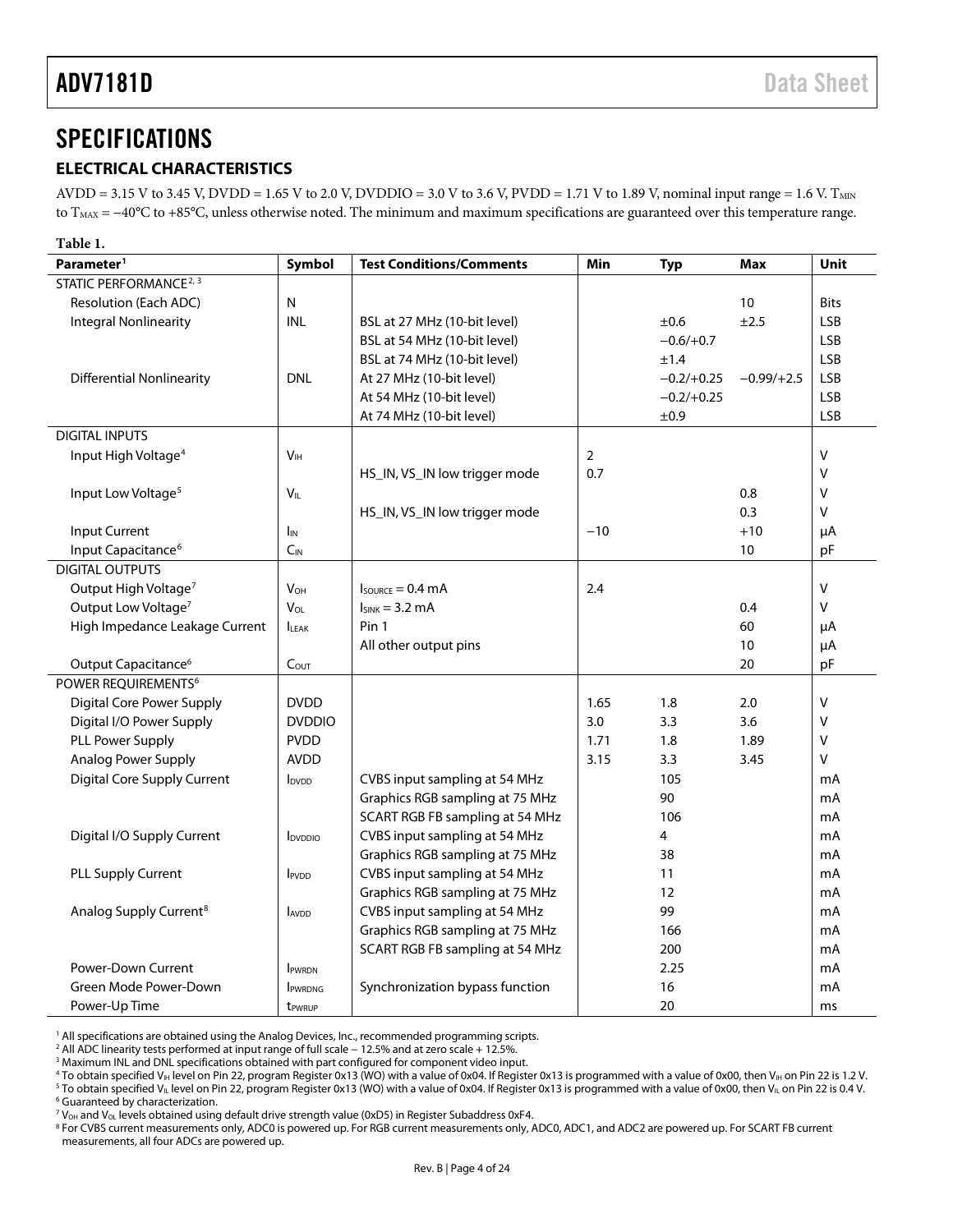#### <span id="page-4-0"></span>**VIDEO SPECIFICATIONS**

AVDD = 3.15 V to 3.45 V, DVDD = 1.65 V to 2.0 V, DVDDIO = 3.0 V to 3.6 V, PVDD = 1.71 V to 1.89 V. T<sub>MIN</sub> to T<sub>MAX</sub> = -40°C to +85°C, unless otherwise noted. The minimum and maximum specifications are guaranteed over this temperature range.

| Table 2.                                 |           |                                 |      |                |            |                |
|------------------------------------------|-----------|---------------------------------|------|----------------|------------|----------------|
| Parameter <sup>1</sup>                   | Symbol    | <b>Test Conditions/Comments</b> | Min  | <b>Typ</b>     | <b>Max</b> | <b>Unit</b>    |
| NONLINEAR SPECIFICATIONS                 |           |                                 |      |                |            |                |
| <b>Differential Phase</b>                | <b>DP</b> | CVBS input, modulated 5 step    |      | 0.5            |            | Degrees        |
| Differential Gain                        | DG        | CVBS input, modulated 5 step    |      | 0.5            |            | $\%$           |
| Luma Nonlinearity                        | LNL       | CVBS input, 5 step              |      | 0.5            |            | $\%$           |
| <b>NOISE SPECIFICATIONS</b>              |           |                                 |      |                |            |                |
| Signal-to-Noise Ratio, Unweighted        | SNR       | Luma ramp                       | 54   | 56             |            | dB             |
|                                          |           | Luma flat field                 | 58   | 60             |            | dB             |
| Analog Front-End Crosstalk               |           |                                 |      | 60             |            | dB             |
| <b>LOCK TIME SPECIFICATIONS</b>          |           |                                 |      |                |            |                |
| Horizontal Lock Range                    |           |                                 | $-5$ |                | $+5$       | $\%$           |
| Vertical Lock Range                      |           |                                 | 40   |                | 70         | Hz             |
| f <sub>sc</sub> Subcarrier Lock Range    |           |                                 |      | ±1.3           |            | kHz            |
| Color Lock-In Time                       |           |                                 |      | 60             |            | Lines          |
| Synchronization Depth Range <sup>2</sup> |           |                                 | 20   |                | 200        | $\%$           |
| Color Burst Range                        |           |                                 | 5    |                | 200        | $\frac{0}{0}$  |
| <b>Vertical Lock Time</b>                |           |                                 |      | $\overline{2}$ |            | Fields         |
| <b>Horizontal Lock Time</b>              |           |                                 |      | 100            |            | Lines          |
| <b>CHROMA SPECIFICATIONS</b>             |           |                                 |      |                |            |                |
| Hue Accuracy                             |           |                                 |      | 1              |            | Degrees        |
| <b>Color Saturation Accuracy</b>         | CL AC     |                                 |      | 1              |            | $\%$           |
| Color AGC Range                          |           |                                 | 5    |                | 400        | $\%$           |
| Chroma Amplitude Error                   |           |                                 |      | 0.5            |            | $\%$           |
| Chroma Phase Error                       |           |                                 |      | 0.4            |            | <b>Degrees</b> |
| Chroma Luma Intermodulation              |           |                                 |      | 0.2            |            | %              |
| <b>LUMA SPECIFICATIONS</b>               |           |                                 |      |                |            |                |
| Luma Brightness Accuracy                 |           | CVBS, 1 V input                 |      | 1              |            | $\%$           |
| Luma Contrast Accuracy                   |           | CVBS, 1 V input                 |      |                |            | $\%$           |

<sup>1</sup> Guaranteed by characterization.

<sup>2</sup> Nominal synchronization depth is 300 mV at 100% synchronization depth range.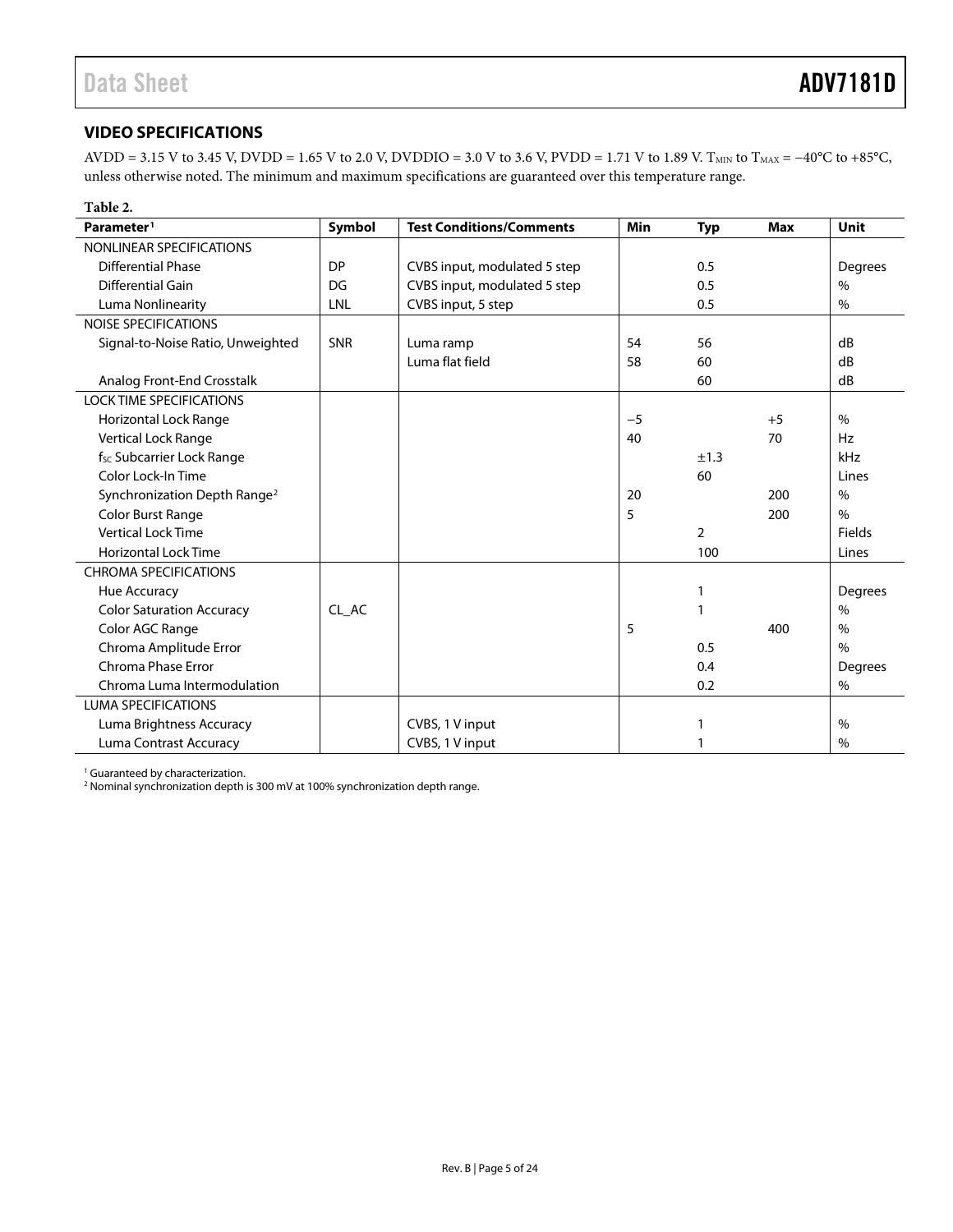### <span id="page-5-0"></span>**ANALOG SPECIFICATIONS**

AVDD = 3.15 V to 3.45 V, DVDD = 1.65 V to 2.0 V, DVDDIO = 3.0 V to 3.6 V, PVDD = 1.71 V to 1.89 V. T<sub>MIN</sub> to T<sub>MAX</sub> = -40°C to +85°C, unless otherwise noted. The minimum and maximum specifications are guaranteed over this temperature range. The recommended analog input video signal range is 0.5 V to 1.6 V, typically 1 V p-p.

| Table 3.                        |                                     |            |               |     |             |
|---------------------------------|-------------------------------------|------------|---------------|-----|-------------|
| Parameter <sup>1</sup>          | <b>Test Conditions/Comments</b>     | <b>Min</b> | <b>Typ</b>    | Max | <b>Unit</b> |
| <b>CLAMP CIRCUITRY</b>          |                                     |            |               |     |             |
| <b>External Clamp Capacitor</b> |                                     |            | 0.1           |     | μF          |
| Input Impedance                 |                                     |            |               |     |             |
| All Pins Except for Pin 32 (FB) | Clamps switched off                 |            | 10            |     | MΩ          |
| Pin 32 (FB)                     |                                     |            | 20            |     | $k\Omega$   |
| Common-Mode Level (CML)         |                                     |            | 1.86          |     | ٧           |
| <b>ADC Full-Scale Level</b>     |                                     |            | $CML + 0.8$   |     | v           |
| ADC Zero-Scale Level            |                                     |            | $CML - 0.8$   |     | ٧           |
| <b>ADC Dynamic Range</b>        |                                     |            | 1.6           |     | v           |
| Clamp Level (When Locked)       | CVBS input                          |            | $CML - 0.292$ |     | ٧           |
|                                 | SCART RGB input (R, G, B signals)   |            | $CML - 0.4$   |     | v           |
|                                 | S-Video input (Y signal)            |            | $CML - 0.292$ |     | v           |
|                                 | S-Video input (C signal)            |            | <b>CML</b>    |     | v           |
|                                 | Component input (Y, Pr, Pb signals) |            | $CML - 0.3$   |     | v           |
|                                 | PC RGB input (R, G, B signals)      |            | $CML - 0.3$   |     | v           |
| Large Clamp Source Current      | SDP only                            |            | 0.75          |     | mA          |
| Large Clamp Sink Current        | SDP only                            |            | 0.9           |     | mA          |
| Fine Clamp Source Current       | SDP only                            |            | 17            |     | μA          |
| Fine Clamp Sink Current         | SDP only                            |            | 17            |     | μA          |

<sup>1</sup> Guaranteed by characterization.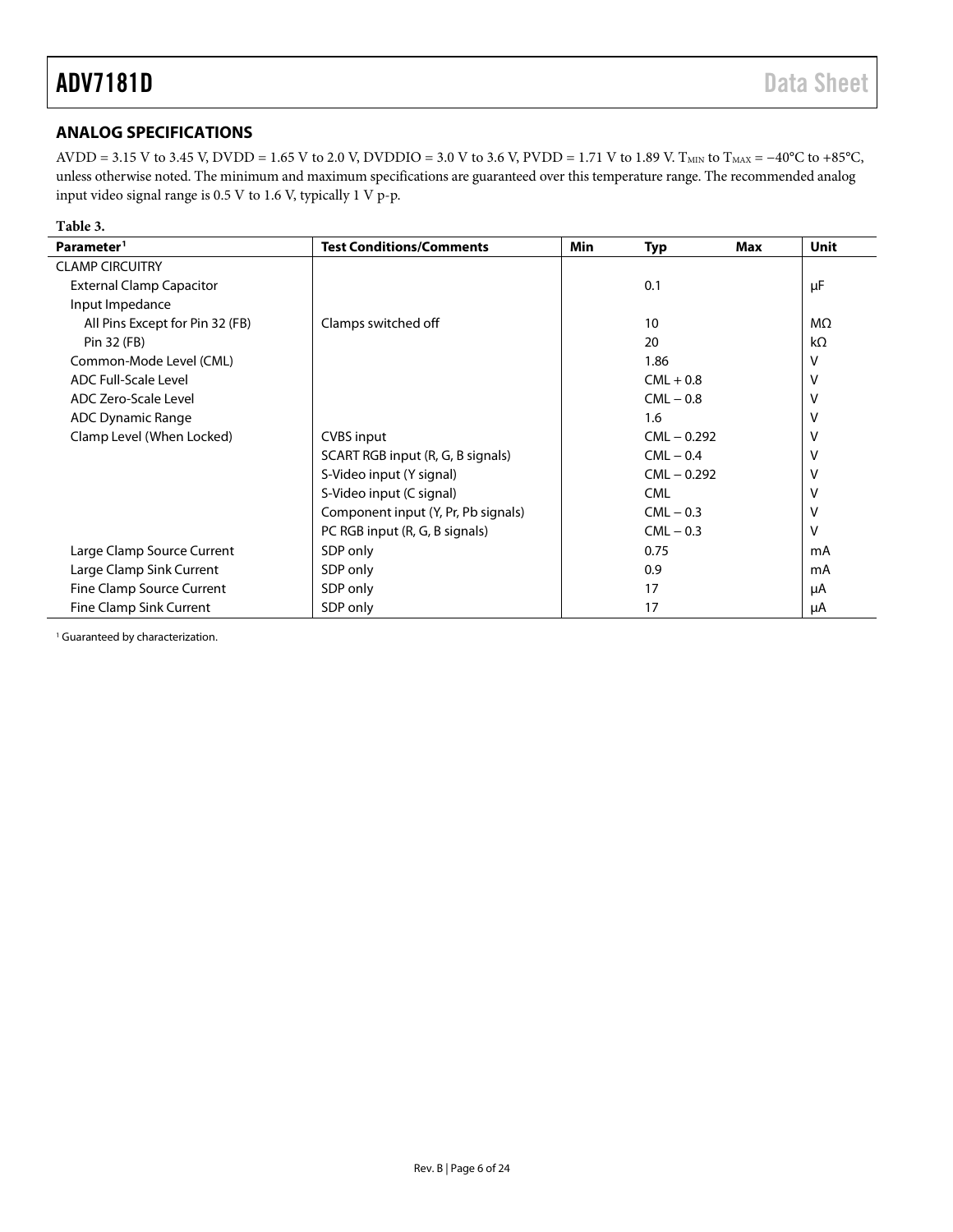#### <span id="page-6-0"></span>**TIMING CHARACTERISTICS**

AVDD = 3.15 V to 3.45 V, DVDD = 1.65 V to 2.0 V, DVDDIO = 3.0 V to 3.6 V, PVDD = 1.71 V to 1.89 V. T<sub>MIN</sub> to T<sub>MAX</sub> = -40°C to +85°C, unless otherwise noted. The minimum and maximum specifications are guaranteed over this temperature range.

| Table 4.                            |                |                                            |        |            |            |            |
|-------------------------------------|----------------|--------------------------------------------|--------|------------|------------|------------|
| Parameter <sup>1</sup>              | Symbol         | <b>Description</b>                         | Min    | <b>Typ</b> | <b>Max</b> | Unit       |
| SYSTEM CLOCK AND CRYSTAL            |                |                                            |        |            |            |            |
| <b>Crystal Nominal Frequency</b>    |                |                                            |        | 28.63636   |            | <b>MHz</b> |
| <b>Crystal Frequency Stability</b>  |                |                                            |        |            | ±50        | ppm        |
| Horizontal Sync Input Frequency     |                |                                            | 14.8   |            | 110        | kHz        |
| <b>LLC Frequency Range</b>          |                |                                            | 12.825 |            | 75         | MHz        |
| I <sup>2</sup> C PORT <sup>2</sup>  |                |                                            |        |            |            |            |
| <b>SCLK Frequency</b>               |                |                                            |        |            | 400        | kHz        |
| SCLK Minimum Pulse Width High       | t <sub>1</sub> |                                            | 0.6    |            |            | μs         |
| <b>SCLK Minimum Pulse Width Low</b> | t <sub>2</sub> |                                            | 1.3    |            |            | μs         |
| Hold Time (Start Condition)         | t <sub>3</sub> |                                            | 0.6    |            |            | μs         |
| Setup Time (Start Condition)        | $t_4$          |                                            | 0.6    |            |            | μs         |
| <b>SDATA Setup Time</b>             | t <sub>5</sub> |                                            | 100    |            |            | ns         |
| <b>SCLK and SDATA Rise Time</b>     | t <sub>6</sub> |                                            |        |            | 300        | ns         |
| <b>SCLK and SDATA Fall Time</b>     | t <sub>7</sub> |                                            |        |            | 300        | ns         |
| Setup Time (Stop Condition)         | tg             |                                            |        | 0.6        |            | μs         |
| <b>RESET FEATURE</b>                |                |                                            |        |            |            |            |
| <b>Reset Pulse Width</b>            |                |                                            | 5      |            |            | ms         |
| <b>CLOCK OUTPUTS</b>                |                |                                            |        |            |            |            |
| LLC Mark-Space Ratio                | $t_9:t_{10}$   |                                            | 45:55  |            | 55:45      | % duty     |
|                                     |                |                                            |        |            |            | cycle      |
| DATA AND CONTROL OUTPUTS            |                |                                            |        |            |            |            |
| Data Output Transition Time         |                |                                            |        |            |            |            |
| SDR (SDP) <sup>3</sup>              | $t_{11}$       | Negative clock edge to start of valid data |        |            | 3.6        | ns         |
|                                     | $t_{12}$       | End of valid data to negative clock edge   |        |            | 2.4        | ns         |
| SDR $(CP)^4$                        | $t_{13}$       | End of valid data to negative clock edge   |        |            | 2.8        | ns         |
|                                     | $t_{14}$       | Negative clock edge to start of valid data |        |            | 0.1        | ns         |
| DDR (CP) <sup>4, 5</sup>            | $t_{15}$       | Positive clock edge to end of valid data   | 1.9    |            |            | ns         |
|                                     | $t_{16}$       | Start of valid data to positive clock edge | 1.7    |            |            | ns         |
|                                     | $t_{17}$       | Negative clock edge to end of valid data   | 1.4    |            |            | ns         |
|                                     | $t_{18}$       | Start of valid data to negative clock edge | 1.7    |            |            | ns         |

<sup>1</sup> Guaranteed by characterization.

<sup>2</sup> TTL input values are 0 V to 3 V, with rise/fall times of ≤3 ns, measured between the 10% and 90% points.<br><sup>3</sup> SDP timing figures obtained using default drive strength value (0×D5) in Begister Subaddress 0×E4

<sup>3</sup> SDP timing figures obtained using default drive strength value (0xD5) in Register Subaddress 0xF4.

CP timing figures obtained using maximum drive strength value (0xFF) in Register Subaddress 0xF4. 5

<sup>5</sup> Guaranteed by characterization up to 75 MHz pixel clock.

#### **Timing Diagrams**

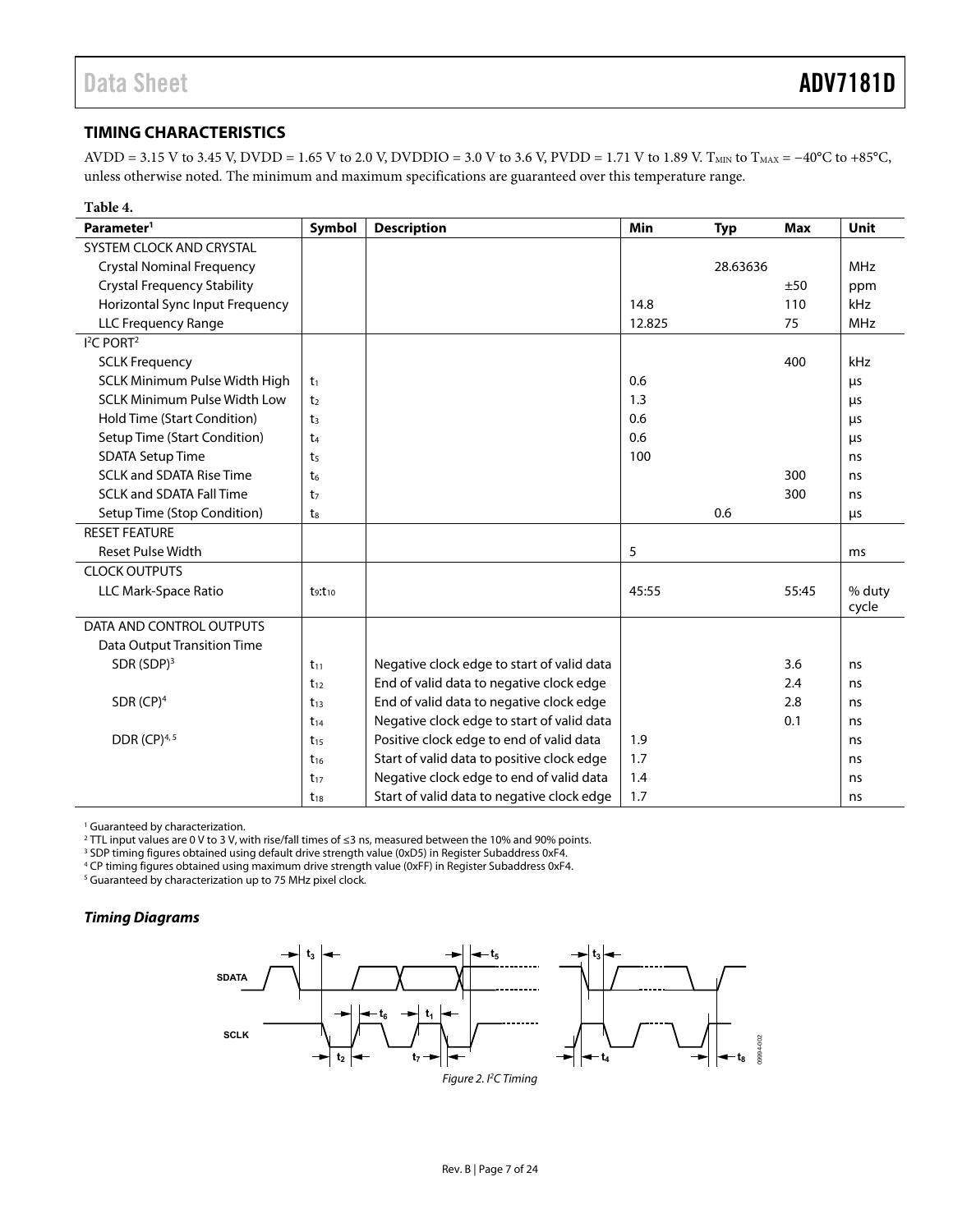### ADV7181D Data Sheet











*Figure 5. Pixel Port and Control DDR Output Timing (CP Core)*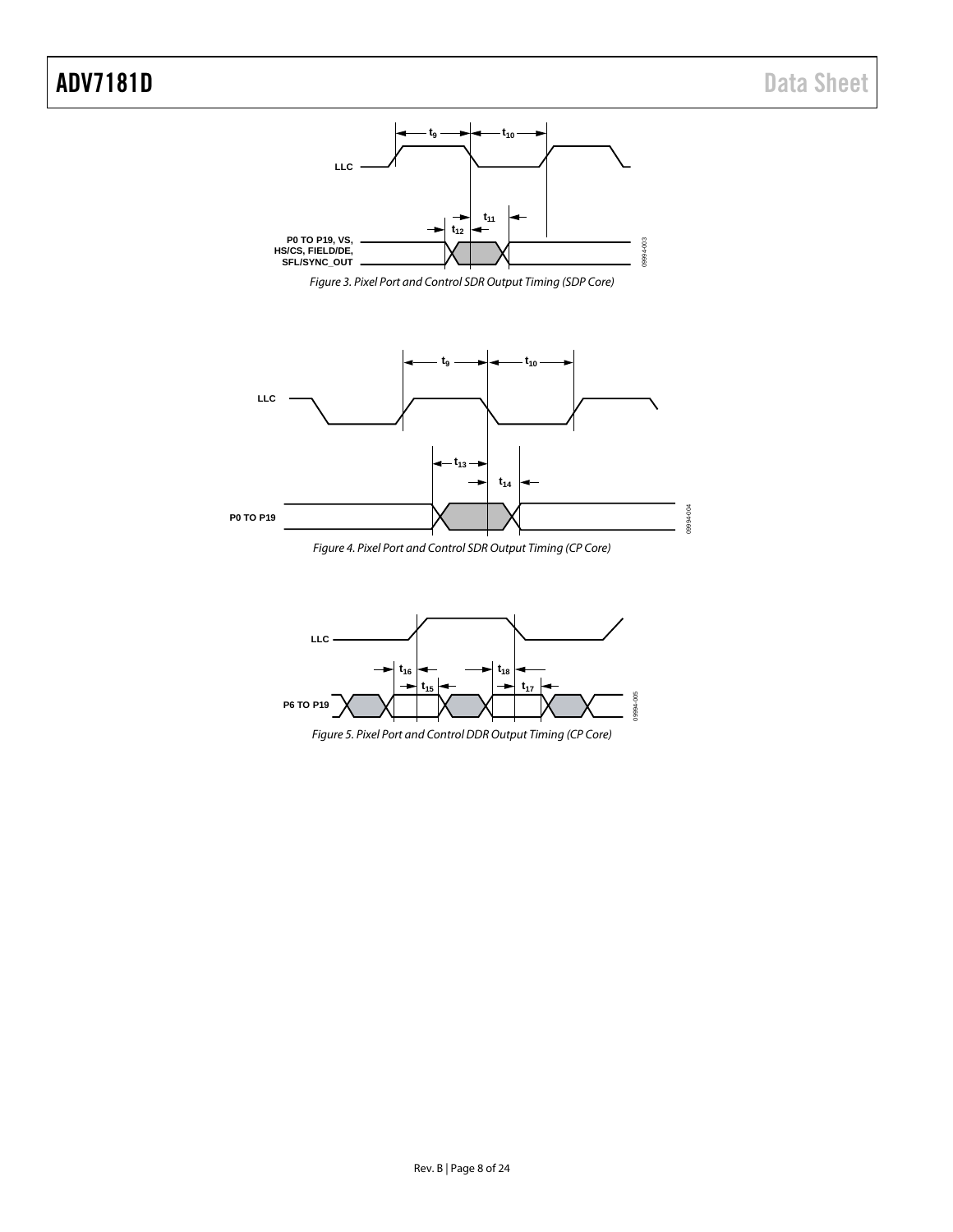### <span id="page-8-0"></span>ABSOLUTE MAXIMUM RATINGS

**Table 5.** 

| <b>Parameter</b>                          | Rating                              |
|-------------------------------------------|-------------------------------------|
| AVDD to GND                               | 4V                                  |
| DVDD to GND                               | 2.2V                                |
| PVDD to GND                               | 2.2V                                |
| DVDDIO to GND                             | 4V                                  |
| DVDDIO to AVDD                            | $-0.3$ V to $+0.3$ V                |
| PVDD to DVDD                              | $-0.3$ V to $+0.3$ V                |
| DVDDIO to PVDD                            | $-0.3 V$ to $+2V$                   |
| DVDDIO to DVDD                            | $-0.3$ V to $+2$ V                  |
| AVDD to PVDD                              | $-0.3$ V to $+2$ V                  |
| AVDD to DVDD                              | $-0.3$ V to $+2$ V                  |
| Digital Inputs to GND                     | $GND - 0.3 V$ to                    |
|                                           | $DVDDIO + 0.3 V$                    |
| Digital Outputs to GND                    | $GND - 0.3 V$ to                    |
|                                           | $DVDDIO + 0.3 V$                    |
| Analog Inputs to GND                      | $GND - 0.3 V$ to                    |
|                                           | $AVDD + 0.3 V$                      |
| Operating Temperature Range               | $-40^{\circ}$ C to $+85^{\circ}$ C  |
| Maximum Junction Temperature $(T_{JMAX})$ | $125^{\circ}$ C                     |
| Storage Temperature Range                 | $-65^{\circ}$ C to $+150^{\circ}$ C |
| Infrared Reflow, Soldering (20 sec)       | $260^{\circ}$ C                     |

Stresses at or above those listed under Absolute Maximum Ratings may cause permanent damage to the product. This is a stress rating only; functional operation of the product at these or any other conditions above those indicated in the operational section of this specification is not implied. Operation beyond the maximum operating conditions for extended periods may affect product reliability.

#### <span id="page-8-1"></span>**REFLOW SOLDER**

The [ADV7181D](http://www.analog.com/ADV7181D) is a Pb-free, environmentally friendly product. It is manufactured using the most up-to-date materials and processes. The coating on the leads of each device is 100% pure Sn electroplate. The device is suitable for Pb-free applications and can withstand surface-mount soldering at up to  $255^{\circ}$ C  $\pm$  5°C.

In addition, the [ADV7181D](http://www.analog.com/ADV7181D) is backward-compatible with conventional SnPb soldering processes. This means that the electroplated Sn coating can be soldered with Sn/Pb solder pastes at conventional reflow temperatures of 220°C to 235°C.

#### <span id="page-8-2"></span>**PACKAGE THERMAL PERFORMANCE**

To reduce power consumption when using the part, turn off any unused ADCs.

It is imperative that the recommended scripts be used for the following high current modes: SCART, 720p, 1080i, and all RGB graphic standards. Using the recommended scripts ensures correct thermal performance. These scripts are available from a local field applications engineer (FAE).

The junction temperature must always stay below the maximum junction temperature  $(T_{J MAX})$  of 125°C. The junction temperature can be calculated by

 $T_J = T_{A MAX} + (\theta_{JA} \times W_{MAX})$ where:  $T_{A MAX} = 85^{\circ}C$ .  $\theta_{JA} = 20.3$ °C/W.

 $W_{MAX} = ((AVDD \times I_{AVDD}) + (DVDD \times I_{DVDD}) + (IVDD \times I_{AVDD})$  $(DVDDIO \times I<sub>DVDDIO</sub>) + (PVDD \times I<sub>PVDD</sub>)$ 

#### <span id="page-8-3"></span>**THERMAL RESISTANCE**

[Table 6](#page-8-5) specifies the typical values for the junction-to-ambient thermal resistance  $(\theta_{JA})$  and the junction-to-case thermal resistance  $(\theta_{\text{JC}})$  for an [ADV7181D](http://www.analog.com/ADV7181D) soldered on a 4-layer PCB with solid ground plane.

#### <span id="page-8-5"></span>**Table 6. Thermal Resistance**

| Package Type            | $\bm{\theta}$ JC |  |
|-------------------------|------------------|--|
| 64-Lead LFCSP (CP-64-3) | ے ،              |  |

<sup>1</sup> In still air.

#### <span id="page-8-4"></span>**ESD CAUTION**



ESD (electrostatic discharge) sensitive device. Charged devices and circuit boards can discharge without detection. Although this product features patented or proprietary protection circuitry, damage may occur on devices subjected to high energy ESD. Therefore, proper ESD precautions should be taken to avoid performance degradation or loss of functionality.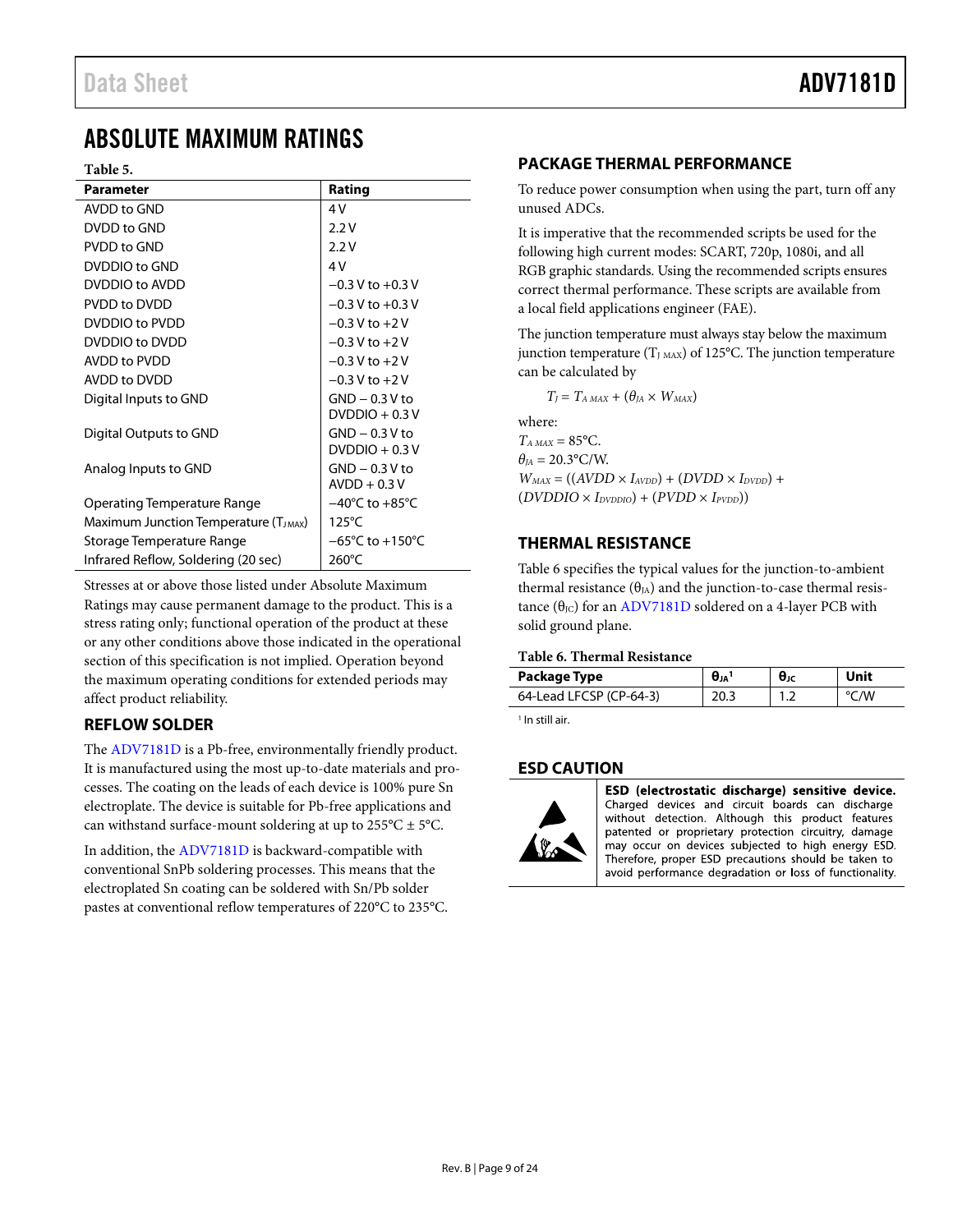### <span id="page-9-0"></span>PIN CONFIGURATION AND FUNCTION DESCRIPTIONS



#### **Table 7. Pin Function Descriptions**

| Pin No.                                 | <b>Mnemonic</b>         | <b>Type</b> | <b>Description</b>                                                                                                                                                                                                                       |
|-----------------------------------------|-------------------------|-------------|------------------------------------------------------------------------------------------------------------------------------------------------------------------------------------------------------------------------------------------|
|                                         | <b>INT</b>              | Output      | Interrupt. This pin can be active low or active high. When SDP/CP status bits change,<br>this pin is triggered. The set of events that triggers an interrupt is under user control.                                                      |
| $\overline{2}$                          | HS/CS                   | Output      | Horizontal Synchronization Output Signal (HS). Available in SDP and CP modes.<br>Digital Composite Synchronization Signal (CS). Available in CP mode only.                                                                               |
| 3, 10, 24, 57                           | <b>GND</b>              | Ground      | Ground.                                                                                                                                                                                                                                  |
| 4, 11                                   | <b>DVDDIO</b>           | Power       | Digital I/O Supply Voltage (3.3 V).                                                                                                                                                                                                      |
| 28 to 25, 19 to 12,<br>8 to 5, 62 to 59 | P0 to P19               | Output      | Video Pixel Output Port. See Table 10 and Table 11 for output configuration modes.                                                                                                                                                       |
| 9                                       | SFL/SYNC_OUT            | Output      | Subcarrier Frequency Lock (SFL). This pin contains a serial output stream that can be<br>used to lock the subcarrier frequency when this decoder is connected to any Analog<br>Devices digital video encoder.                            |
|                                         |                         |             | Sliced Synchronization Output Signal (SYNC_OUT). Available in CP mode only.                                                                                                                                                              |
| 20                                      | <b>LLC</b>              | Output      | Line-Locked Clock Output for Pixel Data. The range is 12.825 MHz to 75 MHz.                                                                                                                                                              |
| 21                                      | XTAL1                   | Output      | This pin should be connected to the 28.63636 MHz crystal or left unconnected if an<br>external 3.3 V, 28.63636 MHz clock oscillator source is used to clock the ADV7181D.<br>In crystal mode, the crystal must be a fundamental crystal. |
| 22                                      | <b>XTAL</b>             | Input       | Input Pin for the 28.63636 MHz Crystal. This input can be overdriven by an external<br>3.3 V, 28.63636 MHz clock oscillator source to clock the ADV7181D.                                                                                |
| 23,58                                   | <b>DVDD</b>             | Power       | Digital Core Supply Voltage (1.8 V).                                                                                                                                                                                                     |
| 29                                      | <b>PWRDWN</b>           | Input       | Power-Down Input. A Logic 0 on this pin places the ADV7181D in power-down mode.                                                                                                                                                          |
| 30                                      | <b>ELPF</b>             | Output      | External Loop Filter Output. The recommended external loop filter must be connected<br>to this pin (see the Recommended External Loop Filter Components section).                                                                        |
| 31                                      | <b>PVDD</b>             | Power       | PLL Supply Voltage (1.8 V).                                                                                                                                                                                                              |
| 32                                      | <b>FB</b>               | Input       | Fast Blank Input. Fast switch between CVBS and RGB analog signals.                                                                                                                                                                       |
| 33                                      | SOG                     | Input       | Sync on Green Input. Used in embedded synchronization mode.                                                                                                                                                                              |
| 34 to 38, 45 to 49                      | $A_{IN}1$ to $A_{IN}10$ | Input       | Analog Video Input Channels.                                                                                                                                                                                                             |
| 39, 40                                  | CAPY1, CAPY2            | Input       | ADC Capacitor Network. See Figure 9 for a recommended capacitor network for                                                                                                                                                              |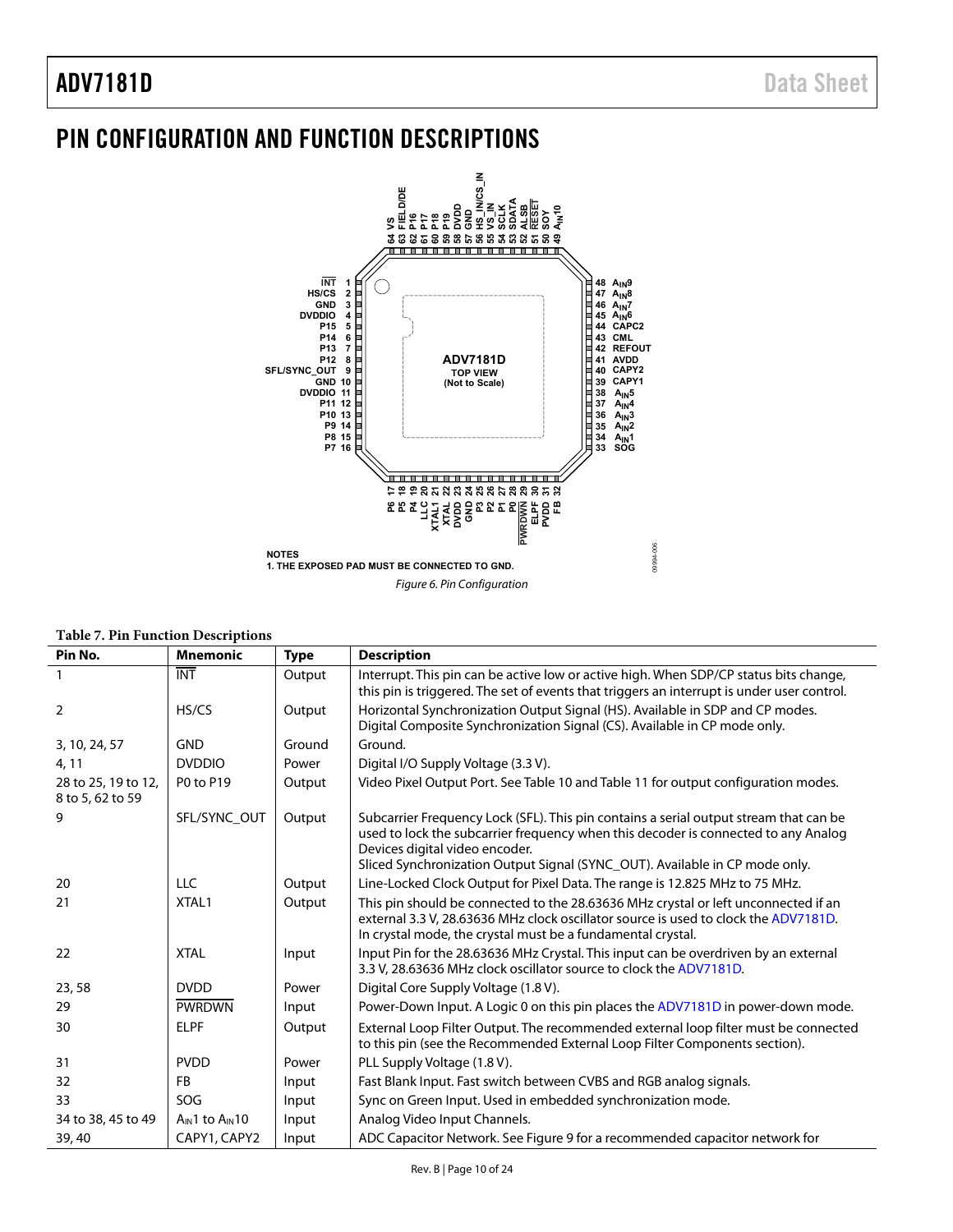| Pin No. | <b>Mnemonic</b>    | <b>Type</b>      | <b>Description</b>                                                                                                                                                                                                                                                                                                                                              |
|---------|--------------------|------------------|-----------------------------------------------------------------------------------------------------------------------------------------------------------------------------------------------------------------------------------------------------------------------------------------------------------------------------------------------------------------|
|         |                    |                  | these pins.                                                                                                                                                                                                                                                                                                                                                     |
| 41      | <b>AVDD</b>        | Power            | Analog Supply Voltage (3.3 V).                                                                                                                                                                                                                                                                                                                                  |
| 42      | <b>REFOUT</b>      | Output           | Internal Voltage Reference Output. See Figure 9 for a recommended capacitor network<br>for this pin.                                                                                                                                                                                                                                                            |
| 43      | <b>CML</b>         | Output           | Common-Mode Level Pin for the Internal ADCs. See Figure 9 for a recommended<br>capacitor network for this pin.                                                                                                                                                                                                                                                  |
| 44      | CAPC <sub>2</sub>  | Input            | ADC Capacitor Network. See Figure 9 for a recommended capacitor network for this pin.                                                                                                                                                                                                                                                                           |
| 50      | SOY                | Input            | Sync on Luma Input. Used in embedded synchronization mode.                                                                                                                                                                                                                                                                                                      |
| 51      | <b>RESET</b>       | Input            | System Reset Input, Active Low. A minimum low reset pulse width of 5 ms is required<br>to reset the ADV7181D circuitry.                                                                                                                                                                                                                                         |
| 52      | ALSB               | Input            | This pin selects the I <sup>2</sup> C address for the ADV7181D control and VBI readback ports. When<br>set to Logic 0, this pin sets the address for a write to Control Port 0x40 and the readback<br>address for VBI Port 0x21. When set to Logic 1, this pin sets the address for a write to<br>Control Port 0x42 and the readback address for VBI Port 0x23. |
| 53      | <b>SDATA</b>       | Input/<br>Output | I <sup>2</sup> C Port Serial Data Input/Output Pin.                                                                                                                                                                                                                                                                                                             |
| 54      | <b>SCLK</b>        | Input            | I <sup>2</sup> C Port Serial Clock Input. Maximum clock rate of 400 kHz.                                                                                                                                                                                                                                                                                        |
| 55      | VS_IN              | Input            | Vertical Synchronization Input Signal. This pin can be configured in CP mode to extract<br>timing in a 5-wire mode.                                                                                                                                                                                                                                             |
| 56      | HS IN/CS IN        | Input            | Horizontal Synchronization Input Signal (HS_IN). This pin can be configured in CP mode<br>to extract timing in a 5-wire mode.                                                                                                                                                                                                                                   |
|         |                    |                  | Composite Synchronization Input Signal (CS_IN). This pin can be configured in CP mode<br>to extract timing in a 4-wire mode.                                                                                                                                                                                                                                    |
| 63      | <b>FIELD/DE</b>    | Output           | Field Synchronization Output Signal (FIELD). Used in all interlaced video modes.<br>Data Enable Signal (DE). This pin can also be used as a data enable (DE) signal in CP mode<br>to allow direct connection to an HDMI/DVI transmitter IC.                                                                                                                     |
| 64      | V <sub>S</sub>     | Output           | Vertical Synchronization Output Signal (SDP and CP Modes).                                                                                                                                                                                                                                                                                                      |
| EP      | <b>Exposed Pad</b> |                  | The exposed pad must be connected to GND.                                                                                                                                                                                                                                                                                                                       |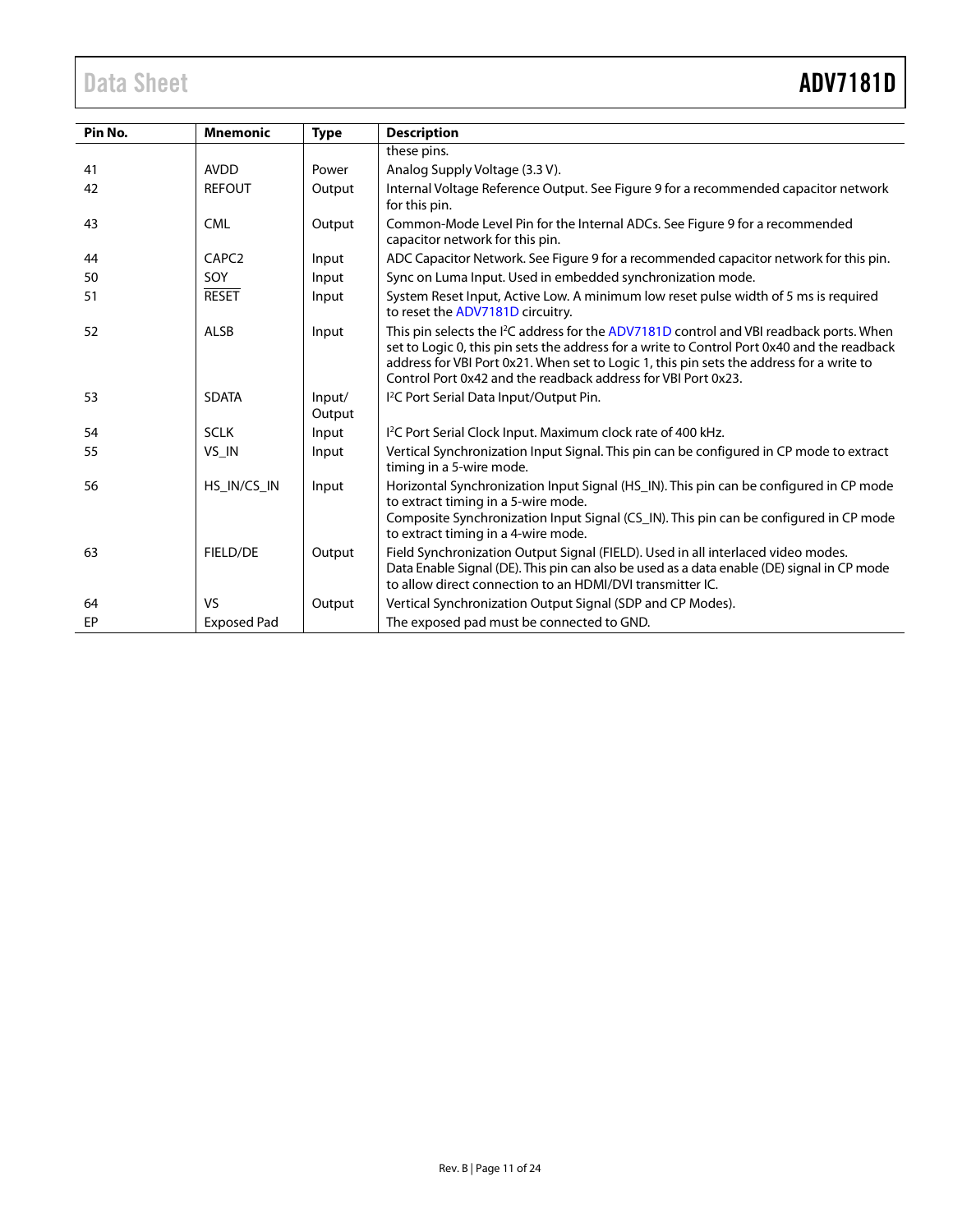### <span id="page-11-0"></span>FUNCTIONAL OVERVIEW

This section provides a brief description of the functionality of the [ADV7181D.](http://www.analog.com/ADV7181D) For more information, see th[e Detailed](#page-13-0)  [Descriptions](#page-13-0) section.

#### <span id="page-11-1"></span>**ANALOG FRONT END**

The analog front end of th[e ADV7181D](http://www.analog.com/ADV7181D) contains four high quality, 10-bit ADCs and a multiplexer (mux) with 10 analog input channels to enable multisource connection without the requirement of an external multiplexer. The analog front end also provides the following:

- Four current and voltage clamp control loops to ensure that dc offsets are removed from the video signal
- SCART functionality and standard definition (SD) RGB overlay on CVBS controlled by the fast blank (FB) input
- Four internal antialiasing filters to remove out-of-band noise on standard definition input video signals

#### <span id="page-11-2"></span>**STANDARD DEFINITION PROCESSOR (SDP) PIXEL DATA OUTPUT MODES**

The [ADV7181D](http://www.analog.com/ADV7181D) features the following SDP pixel data output modes:

- 8-/10-bit ITU-R BT.656 4:2:2 YCrCb with embedded time codes and/or HS, VS, and FIELD
- 16-/20-bit 4:2:2 YCrCb with embedded time codes and/or HS, VS, and FIELD

#### <span id="page-11-3"></span>**COMPONENT PROCESSOR (CP) PIXEL DATA OUTPUT MODES**

The [ADV7181D](http://www.analog.com/ADV7181D) features the following CP pixel data output modes for single data rate (SDR) and double data rate (DDR):

- SDR 8-/10-bit 4:2:2 YCrCb for 525i and 625i
- SDR 16-/20-bit 4:2:2 YCrCb for all standards
- DDR 8-/10-bit 4:2:2 YCrCb for all standards
- DDR 12-bit 4:4:4 RGB for graphics inputs

#### <span id="page-11-4"></span>**COMPOSITE AND S-VIDEO PROCESSING**

Composite and S-Video processing features offer support for NTSC M/J, NTSC 4.43, PAL B/D/I/G/H, PAL60, PAL M, PAL N, and SECAM (B, D, G, K, and L) standards in the form of CVBS and S-Video. Superadaptive, 2D, five-line comb filters for NTSC and PAL provide superior chrominance and luminance separation for composite video.

Composite and S-Video processing features also include full automatic detection and autoswitching of all worldwide standards (PAL, NTSC, and SECAM) and automatic gain control (AGC) with white peak mode to ensure that the video is always processed without loss of the video processing range. Other features include

- Adaptive Digital Line Length Tracking (ADLLT™), a proprietary architecture for locking to weak, noisy, and unstable sources from VCRs and tuners
- IF filter block to compensate for high frequency luma attenuation due to tuner SAW filter
- Chroma transient improvement (CTI)
- Luminance digital noise reduction (DNR)
- Color controls including hue, brightness, saturation, contrast, and Cr and Cb offset controls
- Certified Macrovision® copy protection detection on composite and S-Video for all worldwide formats (PAL/NTSC/SECAM)
- 4× oversampling (54 MHz) for CVBS, S-Video, and YUV modes
- Line-locked clock (LLC) output
- Letterbox detection support
- Free-run output mode to provide stable timing when no video input is present
- Vertical blanking interval (VBI) data processor, including teletext, video programming system (VPS), vertical interval time codes (VITC), closed captioning (CC), extended data service (XDS), wide screen signaling (WSS), copy generation management system (CGMS), and compatibility with GemStar® 1×/2× electronic program guide
- Clocked from a single 28.63636 MHz crystal
- Subcarrier frequency lock (SFL) output for downstream video encoder
- Differential gain, typically 0.5%
- Differential phase, typically 0.5°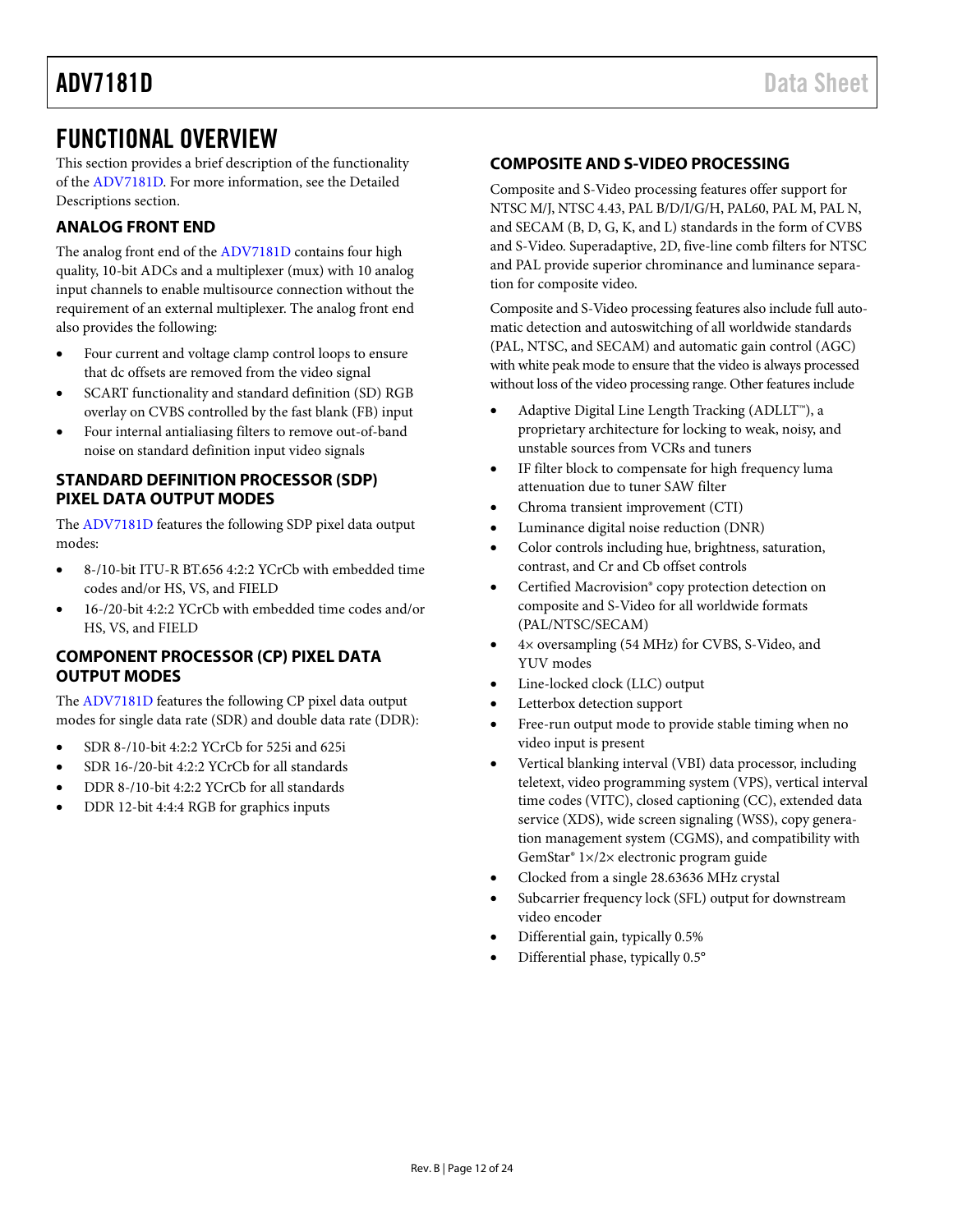#### <span id="page-12-0"></span>**COMPONENT VIDEO PROCESSING**

Component video processing supports formats including 525i, 625i, 525p, 625p, 720p, 1080i, and many other HD formats, as well as automatic adjustments that include gain (contrast) and offset (brightness), and manual adjustment controls. Other features supported by component video processing include

- Analog component YPrPb/RGB video formats with embedded synchronization or with separate HS, VS, or CS
- Color space conversion matrix to support YCrCb-to-DDR RGB and RGB-to-YCrCb conversions
- Standard identification (STDI) to enable system level component format detection
- Synchronization source polarity detector (SSPD) to determine the source and polarity of the synchronization signals that accompany the input video
- Certified Macrovision copy protection detection on component formats (525i, 625i, 525p, and 625p)
- Free-run output mode to provide stable timing when no video input is present
- Arbitrary pixel sampling support for nonstandard video sources

### <span id="page-12-1"></span>**RGB GRAPHICS PROCESSING**

RGB graphics processing offers a 75 MSPS conversion rate that supports RGB input resolutions up to  $1024 \times 768$  at 70 Hz (XGA), automatic or manual clamp and gain controls for graphics modes, and contrast and brightness controls. Other features include

- 32-phase DLL to allow optimum pixel clock sampling
- Automatic detection of synchronization source and polarity by SSPD block
- Standard identification enabled by the STDI block
- RGB that can be color space converted to YCrCb and decimated to a 4:2:2 format for videocentric back-end IC interfacing
- Data enable (DE) output signal supplied for direct connection to HDMI®/DVI transmitter IC
- Arbitrary pixel sampling support for nonstandard video sources
- RGB graphics supported on 12-bit DDR format

#### <span id="page-12-2"></span>**GENERAL FEATURES**

The [ADV7181D](http://www.analog.com/ADV7181D) features HS/CS, VS, and FIELD/DE output signals with programmable position, polarity, and width, as well as a programmable interrupt request output pin,  $\overline{INT}$ , that signals SDP/CP status changes. Other features include

- Low power consumption: 1.8 V digital core, 3.3 V analog and digital I/O, low power, power-down mode, and green PC mode
- Industrial temperature range of −40°C to +85°C
- 64-lead, 9 mm  $\times$  9 mm, Pb-free LFCSP
- 3.3 V ADCs giving enhanced dynamic range and performance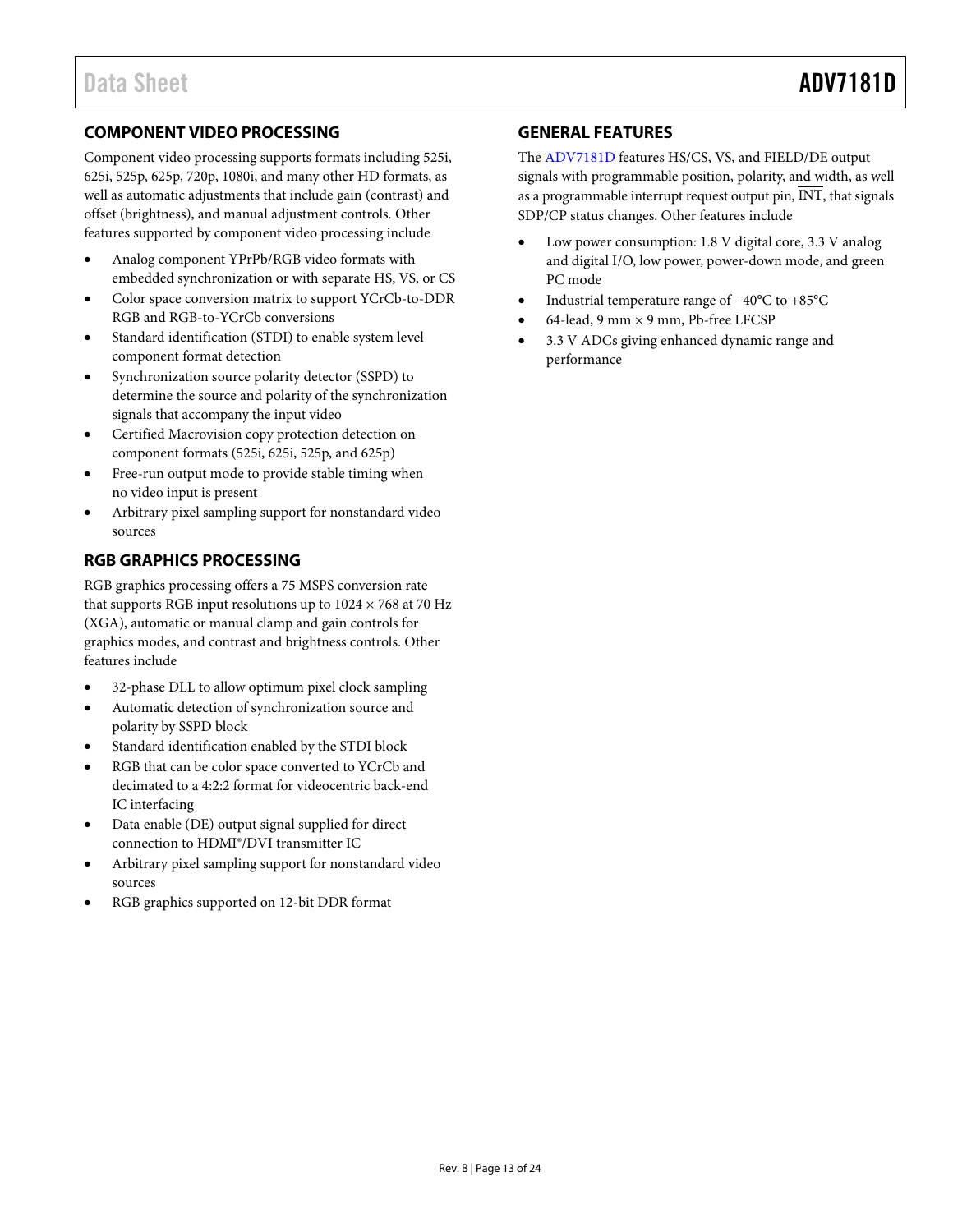### <span id="page-13-0"></span>DETAILED DESCRIPTIONS **ANALOG FRONT END**

<span id="page-13-1"></span>The [ADV7181D](http://www.analog.com/ADV7181D) analog front end comprises four 10-bit ADCs that digitize the analog video signal before applying it to the SDP or CP. The analog front end uses differential channels to each ADC to ensure high performance in a mixed-signal application.

The front end also includes a 10-channel input mux that enables multiple video signals to be applied to the [ADV7181D.](http://www.analog.com/ADV7181D) Current and voltage clamps are positioned in front of each ADC to ensure that the video signal remains within the range of the converter. Fine clamping of the video signals is performed downstream by digital fine clamping in either the CP or SDP.

Optional antialiasing filters are positioned in front of each ADC. These filters can be used to band-limit standard definition video signals, removing spurious out-of-band noise.

The ADCs are configured to run in 4× oversampling mode when decoding composite and S-Video inputs; 2× oversampling is performed for component 525i, 625i, 525p, and 625p sources. All other video standards are 1× oversampled. Oversampling the video signals reduces the cost and complexity of external antialiasing filters with the benefit of an increased signal-tonoise ratio (SNR).

The [ADV7181D](http://www.analog.com/ADV7181D) can support simultaneous processing of CVBS and RGB standard definition signals to enable SCART compatibility and overlay functionality. A combination of CVBS and RGB inputs can be mixed and output under the control of the I 2 C registers and the fast blank (FB) pin.

### <span id="page-13-2"></span>**STANDARD DEFINITION PROCESSOR (SDP)**

The SDP section is capable of decoding a large selection of baseband video signals in composite, S-Video, and YUV formats. The video standards supported by the SDP include PAL B/D/I/G/H, PAL60, PAL M, PAL N, NTSC M/J, NTSC 4.43, and SECAM B/D/G/K/L. Th[e ADV7181D](http://www.analog.com/ADV7181D) automatically detects the video standard and processes it accordingly.

The SDP has a five-line, superadaptive, 2D comb filter that provides superior chrominance and luminance separation when decoding a composite video signal. This highly adaptive filter automatically adjusts its processing mode according to video standards and signal quality with no user intervention required. The SDP has an IF filter block that compensates for attenuation in the high frequency luma spectrum due to the tuner SAW filter.

The SDP has specific luminance and chrominance parameter control for brightness, contrast, saturation, and hue.

The [ADV7181D](http://www.analog.com/ADV7181D) implements a patented ADLLT algorithm to track varying video line lengths from sources such as a VCR. ADLLT enables th[e ADV7181D](http://www.analog.com/ADV7181D) to track and decode poor quality video sources such as VCRs, noisy sources from tuner outputs, VCD players, and camcorders.

The SDP also contains a chroma transient improvement (CTI) processor. This processor increases the edge rate on chroma transitions, resulting in a sharper video image.

The SDP can process a variety of VBI data services, such as teletext, closed captioning (CC), wide screen signaling (WSS), video programming system (VPS), vertical interval time codes (VITC), copy generation management system (CGMS), GemStar 1×/2×, and extended data service (XDS). Th[e ADV7181D](http://www.analog.com/ADV7181D) SDP section has a Macrovision 7.1 detection circuit that allows it to detect Type I, Type II, and Type III protection levels. The decoder is also fully robust to all Macrovision signal inputs.

### <span id="page-13-3"></span>**COMPONENT PROCESSOR (CP)**

The CP section is capable of decoding and digitizing a wide range of component video formats in any color space. Component video standards supported by the CP are 525i, 625i, 525p, 625p, 720p, 1080i, graphics up to XGA at 70 Hz, and many other standards.

The CP section of the [ADV7181D](http://www.analog.com/ADV7181D) contains an AGC block. When no embedded synchronization is present, the video gain can be set manually. The AGC section is followed by a digital clamp circuit, which ensures that the video signal is clamped to the correct blanking level. Automatic adjustments within the CP include gain (contrast) and offset (brightness); manual adjustment controls are also supported.

A fixed mode graphics RGB to component output is available.

A color space conversion matrix is placed between the analog front end and the CP section. This enables YCrCb-to-DDR RGB and RGB-to-YCrCb conversions. Many other standards of color space can be implemented using the color space converter.

The output section of the CP is highly flexible. It can be configured in SDR mode with one data packet per clock cycle or in DDR mode where data is presented on the rising and falling edges of the clock. In SDR and DDR modes, HS/CS, VS, and FIELD/DE (where applicable) timing reference signals are provided. In SDR mode, a 20-bit 4:2:2 is possible. In DDR mode, th[e ADV7181D](http://www.analog.com/ADV7181D) can be configured in an 8-bit or 10-bit 4:2:2 YCrCb or in a 12-bit 4:4:4 RGB pixel output interface with corresponding timing signals.

The CP section contains circuitry to enable the detection of Macrovision encoded YPrPb signals for 525i, 625i, 525p, and 625p. It is designed to be fully robust when decoding these types of signals.

VBI extraction of component data is performed by the CP section of the [ADV7181D](http://www.analog.com/ADV7181D) for interlaced, progressive, and high definition scanning rates. The data extracted can be read back over the I<sup>2</sup>C interface.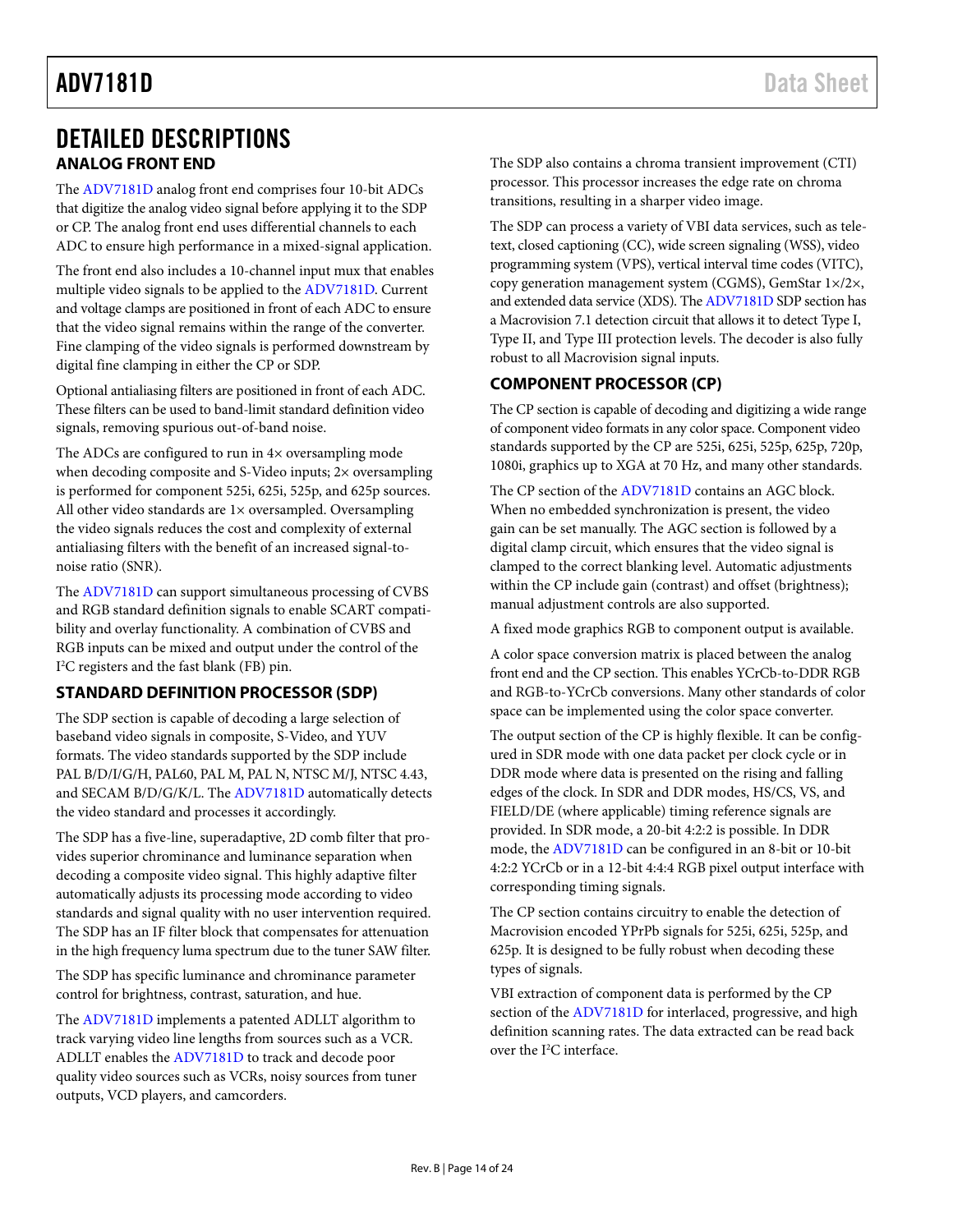#### <span id="page-14-0"></span>**ANALOG INPUT MUXING**

The [ADV7181D h](http://www.analog.com/ADV7181D)as an integrated analog muxing section, which allows more than one source of video signal to be connected to the decoder[. Figure 7 o](#page-14-1)utlines the overall structure of the input muxing provided in th[e ADV7181D.](http://www.analog.com/ADV7181D) 



<span id="page-14-1"></span>Figure 7. Internal Pin Connections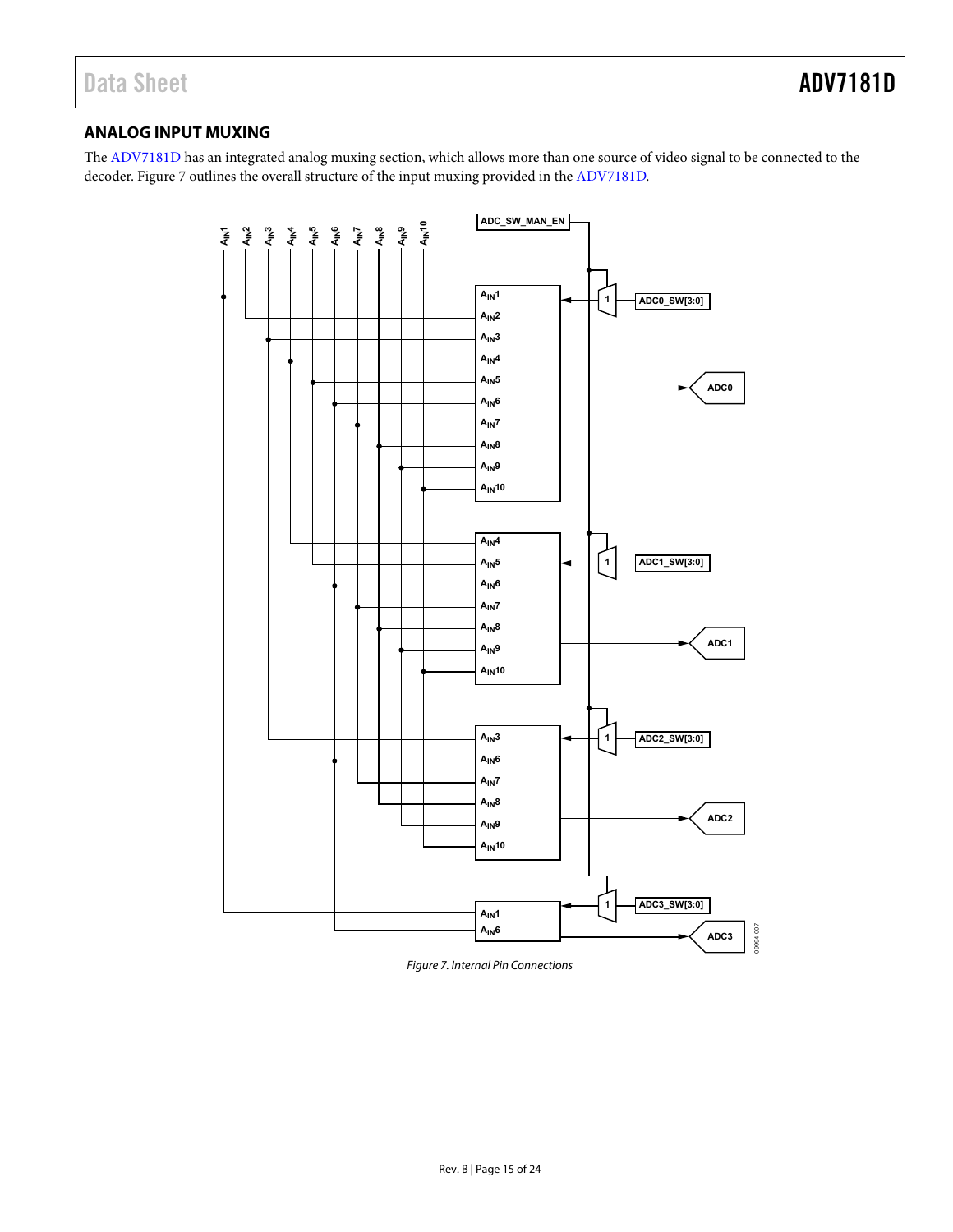[Table 8](#page-15-0) provides the recommended ADC mapping for th[e ADV7181D.](http://www.analog.com/ADV7181D) 

|                             | raoic of recommended the c mapping |                                                         |           |                            |
|-----------------------------|------------------------------------|---------------------------------------------------------|-----------|----------------------------|
| Mode                        | <b>Required ADC Mapping</b>        | <b>Analog Input Channel</b>                             | Core      | Configuration <sup>1</sup> |
| <b>CVBS</b>                 | ADC0                               | $CVBS = AIN1$                                           | SDP       | $INSEL[3:0] = 1011$        |
|                             |                                    |                                                         |           | $SDM\_SEL[1:0] = 00$       |
|                             |                                    |                                                         |           | $PRIM_MODE[3:0] = 0000$    |
|                             |                                    |                                                         |           | $VID_STD[3:0] = 0010$      |
| YC/YC Auto                  | $Y = ADC0$                         | $Y = A_{IN}7$ (set by manual<br>muxing, see Table 9)    | SDP       | $INSEL[3:0] = 0000$        |
|                             | $C = ADC1$                         | $C = A_{IN}9$ (set by manual<br>muxing, see Table 9)    |           | $SDM_SEL[1:0] = 11$        |
|                             |                                    |                                                         |           | $PRIM_MODE[3:0] = 0000$    |
|                             |                                    |                                                         |           | $VID_STD[3:0] = 0010$      |
| Component YUV               | $Y = ADC0$                         | $Y = A_{IN}10$ (set by manual<br>muxing, see Table 9)   | SDP       | $INSEL[3:0] = 1001$        |
|                             | $U = ADC2$                         | $U = A_{IN}8$ (set by manual<br>muxing, see Table 9)    |           | $SDM$ _SEL $[1:0] = 00$    |
|                             | $V = ADC1$                         | $V = A_{IN}6$ (set by manual<br>muxing, see Table 9)    |           | $PRIM_MODE[3:0] = 0000$    |
|                             |                                    |                                                         |           | $VID\_STD[3:0] = 0010$     |
| Component YUV               | $Y = ADC0$                         | $Y = A_{IN}10$ (set by manual<br>muxing, see Table 9)   | <b>CP</b> | $INSEL[3:0] = 0000$        |
|                             | $U = ADC2$                         | $U = A_{IN}8$ (set by manual<br>muxing, see Table 9)    |           | $SDM\_SEL[1:0] = 00$       |
|                             | $V = ADC1$                         | $V = A_{IN}6$ (set by manual<br>muxing, see Table 9)    |           | $PRIM_MODE[3:0] = 0000$    |
|                             |                                    |                                                         |           | $VID_STD[3:0] = 1010$      |
| <b>SCART RGB</b>            | $CBVS = ADC0$                      | $CVBS = AIN4$ (set by<br>manual muxing. see<br>Table 9) | SDP       | $INSEL[3:0] = 0000$        |
|                             | $G = ADC1$                         | $G = A_{IN}10$ (set by manual<br>muxing. see Table 9)   |           | $SDM\_SEL[1:0] = 00$       |
|                             | $B = ADC3$                         | $B = A_{IN}6$ (set by manual<br>muxing. see Table 9)    |           | PRIM_MODE $[3:0] = 0000$   |
|                             | $R = ADC2$                         | $R = A_{IN}8$ (set by manual<br>muxing. see Table 9)    |           | $VID\_STD[3:0] = 00002$    |
| Graphics<br><b>RGB Mode</b> | $G = ADC0$                         | $G = A_{IN}2$ (set by manual<br>muxing, see Table 9)    | CP        | $INSEL[3:0] = 0000$        |
|                             | $B = ADC2$                         | $B = A_{IN}3$ (set by manual<br>muxing, see Table 9)    |           | $SDM\_SEL[1:0] = 00$       |
|                             | $R = ADC1$                         | $R = A_{IN}5$ (set by manual<br>muxing, see Table 9)    |           | $PRIM_MODE[3:0] = 0010$    |
|                             |                                    |                                                         |           | $VID_STD[3:0] = 1100$      |

#### <span id="page-15-0"></span>**Table 8. Recommended ADC Mapping**

<sup>1</sup> Configuration to format follow-on blocks in correct frame.

<sup>2</sup> Recommended VID\_STD[3:0] setting for optimal thermal performance in SCART RGB mode.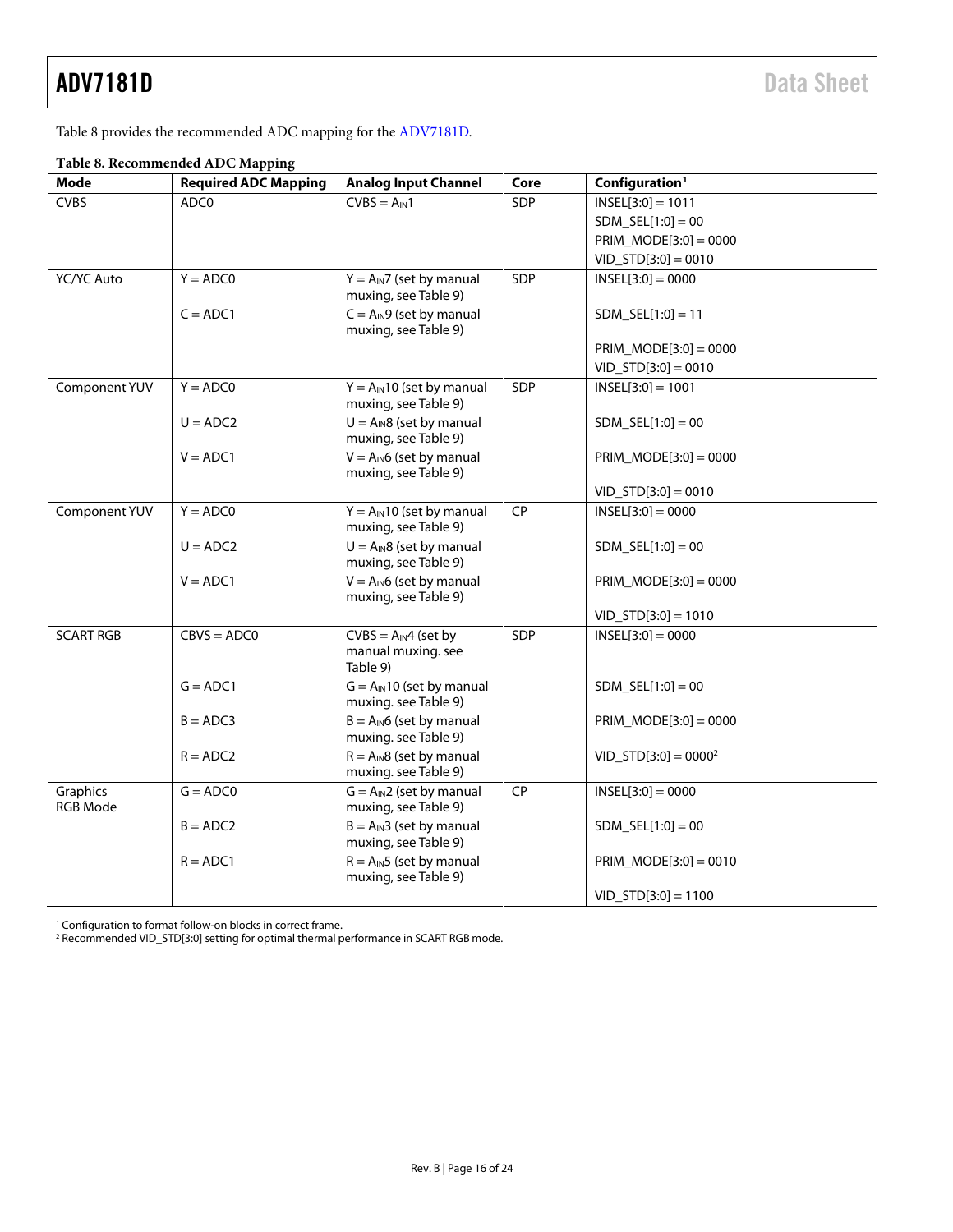The analog input muxes of th[e ADV7181D](http://www.analog.com/ADV7181D) must be controlled directly. This is referred to as manual input muxing. The manual muxing is activated by setting the ADC\_SW\_MAN\_EN bit (see [Table 9\)](#page-16-0). It affects only the analog switches in front of the ADCs. The INSEL, SDM\_SEL, PRIM\_MODE, and VID\_STD bits must still be set so that the follow-on blocks process the video data in the correct format.

Not every input pin can be routed to any ADC. The analog signal routing inside the IC imposes restrictions on the channel routing. Se[e Table 9](#page-16-0) for an overview of the routing capabilities inside the chip. The four mux sections can be controlled by the reserved control signal buses ADC0\_SW[3:0], ADC1\_SW[3:0], ADC2\_SW[3:0], and ADC3\_SW[3:0].

[Table 9](#page-16-0) explains the ADC mapping configuration for the following:

- ADC\_SW\_MAN\_EN, manual input muxing enable, IO map, Address C4[7]
- ADC0\_SW[3:0], ADC0 mux configuration, IO map, Address C3[3:0]
- ADC1\_SW[3:0], ADC1 mux configuration, IO map, Address C3[7:4]
- ADC2\_SW[3:0], ADC2 mux configuration, IO map, Address C4[3:0]
- ADC3\_SW[3:0], ADC3 mux configuration, IO map, Address F3[7:4]

#### <span id="page-16-0"></span>**Table 9. Manual MUX Settings for All ADCs**

| ADC SW MAN $EN = 1$ |                   |              |                   |              |                   |              |                   |
|---------------------|-------------------|--------------|-------------------|--------------|-------------------|--------------|-------------------|
|                     | <b>ADC0</b>       |              | ADC1              |              | ADC <sub>2</sub>  |              | ADC3              |
| ADC0_SW[3:0]        | <b>Connection</b> | ADC1_SW[3:0] | Connection        | ADC2_SW[3:0] | <b>Connection</b> | ADC3_SW[3:0] | <b>Connection</b> |
| 0000                | N/A               | 0000         | N/A               | 0000         | N/A               | 0000         | N/A               |
| 0001                | $A_{IN}2$         | 0001         | N/A               | 0001         | N/A               | 0001         | N/A               |
| 0010                | $A_{IN}3$         | 0010         | N/A               | 0010         | A <sub>IN</sub> 3 | 0010         | N/A               |
| 0011                | A <sub>IN</sub> 5 | 0011         | $A_{IN}5$         | 0011         | N/A               | 0011         | N/A               |
| 0100                | $A_{IN}6$         | 0100         | A <sub>IN</sub> 6 | 0100         | $A_{IN}6$         | 0100         | $A_{IN}6$         |
| 0101                | $A_{IN}8$         | 0101         | $A_{IN}8$         | 0101         | $A_{IN}8$         | 0101         | N/A               |
| 0110                | $A_{IN}10$        | 0110         | $A_{IN}10$        | 0110         | $A_{IN}10$        | 0110         | N/A               |
| 0111                | N/A               | 0111         | N/A               | 0111         | N/A               | 0111         | N/A               |
| 1000                | N/A               | 1000         | N/A               | 1000         | N/A               | 1000         | N/A               |
| 1001                | $A_{IN}1$         | 1001         | N/A               | 1001         | N/A               | 1001         | A <sub>IN</sub> 1 |
| 1010                | N/A               | 1010         | N/A               | 1010         | N/A               | 1010         | N/A               |
| 1011                | $A_{IN}4$         | 1011         | $A_{IN}4$         | 1011         | N/A               | 1011         | N/A               |
| 1100                | N/A               | 1100         | N/A               | 1100         | N/A               | 1100         | N/A               |
| 1101                | $A_{IN}$ 7        | 1101         | $A_{IN}$ 7        | 1101         | $A_{IN}$ 7        | 1101         | N/A               |
| 1110                | $A_{IN}9$         | 1110         | $A_{IN}9$         | 1110         | $A_{IN}9$         | 1110         | N/A               |
| 1111                | N/A               | 1111         | N/A               | 1111         | N/A               | 1111         | N/A               |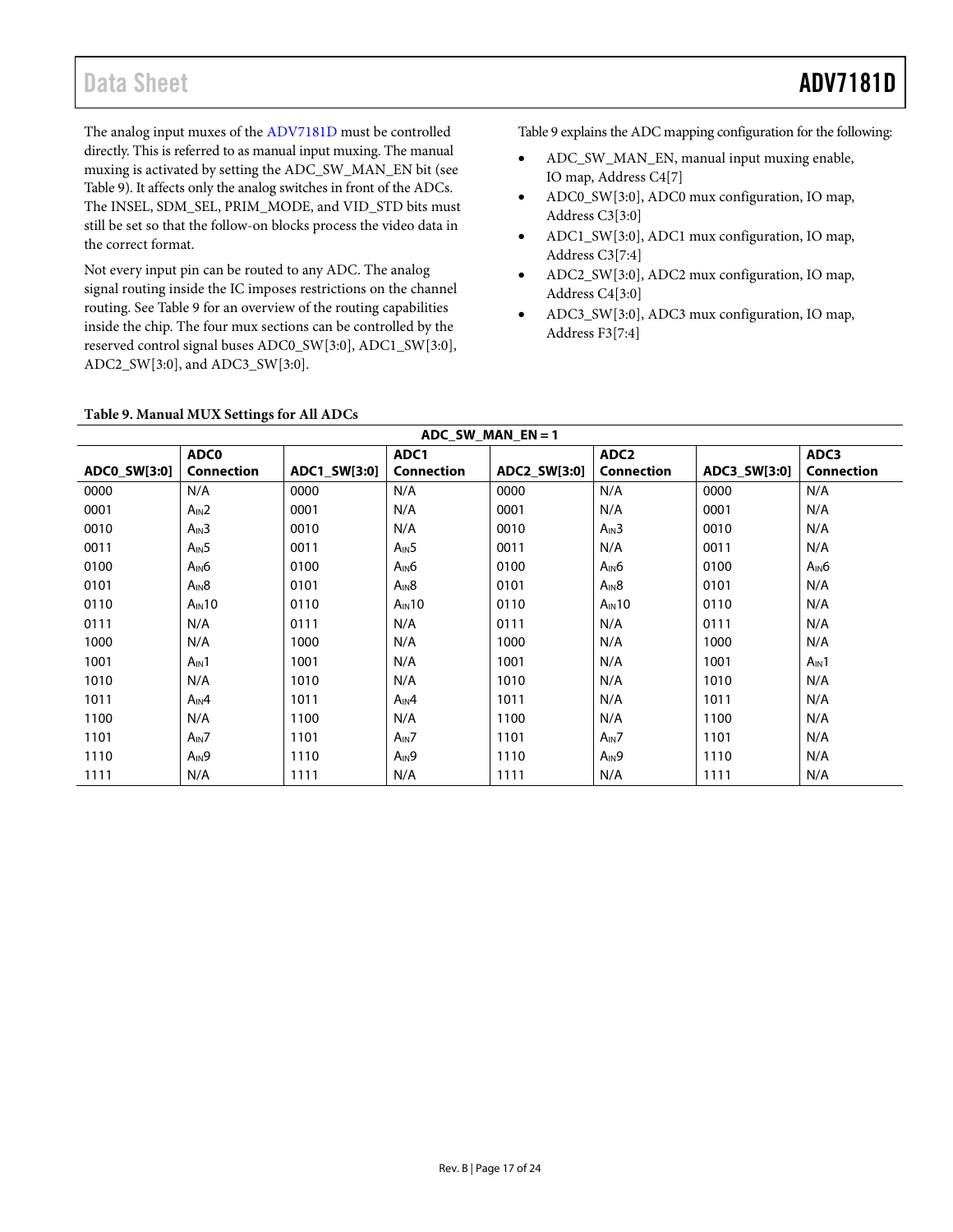### <span id="page-17-0"></span>PIXEL OUTPUT FORMATTING

|                         | 8-Bit SDR           | 10-Bit SDR          |                                   |                                   |
|-------------------------|---------------------|---------------------|-----------------------------------|-----------------------------------|
| <b>Pixel Output Pin</b> | <b>ITU-R BT.656</b> | <b>ITU-R BT.656</b> | 16-Bit SDR                        | 20-Bit SDR                        |
| P <sub>19</sub>         | Y7, Cb7, Cr7        | Y9, Cb9, Cr9        | <b>Y7</b>                         | Y9                                |
| P18                     | Y6, Cb6, Cr6        | Y8, Cb8, Cr8        | Y6                                | Y8                                |
| P17                     | Y5, Cb5, Cr5        | Y7, Cb7, Cr7        | <b>Y5</b>                         | <b>Y7</b>                         |
| P <sub>16</sub>         | Y4, Cb4, Cr4        | Y6, Cb6, Cr6        | Y4                                | Y6                                |
| P <sub>15</sub>         | Y3, Cb3, Cr3        | Y5, Cb5, Cr5        | Y3                                | <b>Y5</b>                         |
| P14                     | Y2, Cb2, Cr2        | Y4, Cb4, Cr4        | Y2                                | Y4                                |
| P <sub>13</sub>         | Y1, Cb1, Cr1        | Y3, Cb3, Cr3        | Y1                                | Y3                                |
| P12                     | Y0, Cb0, Cr0        | Y2, Cb2, Cr2        | Y <sub>0</sub>                    | <b>Y2</b>                         |
| P11                     | High-Z              | Y1, Cb1, Cr1        | High-Z                            | <b>Y1</b>                         |
| P <sub>10</sub>         | High-Z              | Y0, Cb0, Cr0        | High-Z                            | Y0                                |
| P9                      | High-Z              | High-Z              | Cb7, Cr7                          | Cb9, Cr9                          |
| P8                      | High-Z              | High-Z              | Cb6, Cr6                          | Cb8, Cr8                          |
| P7                      | High-Z              | High-Z              | Cb5, Cr5                          | Cb7, Cr7                          |
| <b>P6</b>               | High-Z              | High-Z              | Cb4, Cr4                          | Cb6, Cr6                          |
| P <sub>5</sub>          | High-Z              | High-Z              | Cb3, Cr3                          | Cb5, Cr5                          |
| P4                      | High-Z              | High-Z              | Cb2, Cr2                          | Cb4, Cr4                          |
| P <sub>3</sub>          | High-Z              | High-Z              | Cb1, Cr1                          | Cb3, Cr3                          |
| P <sub>2</sub>          | High-Z              | High-Z              | Cb <sub>0</sub> , Cr <sub>0</sub> | Cb2, Cr2                          |
| <b>P1</b>               | High-Z              | High-Z              | High-Z                            | Cb1, Cr1                          |
| P <sub>0</sub>          | High-Z              | High-Z              | High-Z                            | Cb <sub>0</sub> , Cr <sub>0</sub> |

<span id="page-17-1"></span>**Table 10. SDP Output Formats—SDR 4:2:2 (8-/10-/16-/20-Bit)**

#### <span id="page-17-2"></span>**Table 11. CP Output Formats—SDR 4:2:2 (16-/20-Bit) and DDR 4:4:4 (12-Bit)**

|                     |                                   | <b>SDR 4:2:2</b>                  | 12-Bit DDR 4:4:4 <sup>1</sup> |                   |
|---------------------|-----------------------------------|-----------------------------------|-------------------------------|-------------------|
| <b>Pixel Output</b> | 16-Bit SDR                        | 20-Bit SDR                        | <b>Clock Rise</b>             | <b>Clock Fall</b> |
| P <sub>19</sub>     | <b>Y7</b>                         | Y9                                | B7-0                          | $R3-1$            |
| P18                 | Y6                                | Y8                                | <b>B6-0</b>                   | $R2-1$            |
| P17                 | <b>Y5</b>                         | <b>Y7</b>                         | <b>B5-0</b>                   | $R1-1$            |
| P16                 | Y4                                | Y6                                | <b>B4-0</b>                   | R <sub>0</sub> -1 |
| P15                 | Y3                                | Y5                                | <b>B3-0</b>                   | $G7-1$            |
| P14                 | Y2                                | Y4                                | $B2-0$                        | $G6-1$            |
| P13                 | Y1                                | Y3                                | $B1-0$                        | $G5-1$            |
| P12                 | Y <sub>0</sub>                    | Y2                                | <b>BO-0</b>                   | $G4-1$            |
| P11                 | High-Z                            | Y1                                | High-Z                        | High-Z            |
| P10                 | High-Z                            | Y <sub>0</sub>                    | High-Z                        | High-Z            |
| P9                  | Cb7, Cr7                          | Cb9, Cr9                          | $G3-0$                        | $R7-1$            |
| P8                  | Cb6, Cr6                          | Cb8, Cr8                          | $G2-0$                        | R6-1              |
| <b>P7</b>           | Cb5, Cr5                          | Cb7, Cr7                          | $G1-0$                        | $R5-1$            |
| P <sub>6</sub>      | Cb4, Cr4                          | Cb6, Cr6                          | $G0-0$                        | R4-1              |
| P <sub>5</sub>      | Cb3, Cr3                          | Cb5, Cr5                          | High-Z                        | High-Z            |
| P <sub>4</sub>      | Cb2, Cr2                          | Cb4, Cr4                          | High-Z                        | High-Z            |
| P <sub>3</sub>      | Cb1, Cr1                          | Cb3, Cr3                          | High-Z                        | High-Z            |
| P <sub>2</sub>      | Cb <sub>0</sub> , Cr <sub>0</sub> | Cb <sub>2</sub> , Cr <sub>2</sub> | High-Z                        | High-Z            |
| P <sub>1</sub>      | High-Z                            | Cb1, Cr1                          | High-Z                        | High-Z            |
| P <sub>0</sub>      | High-Z                            | Cb0, Cr0                          | High-Z                        | High-Z            |

<sup>1</sup> xx-0 corresponds to data clocked at the rising edge; xx-1 corresponds to data clocked at the falling edge.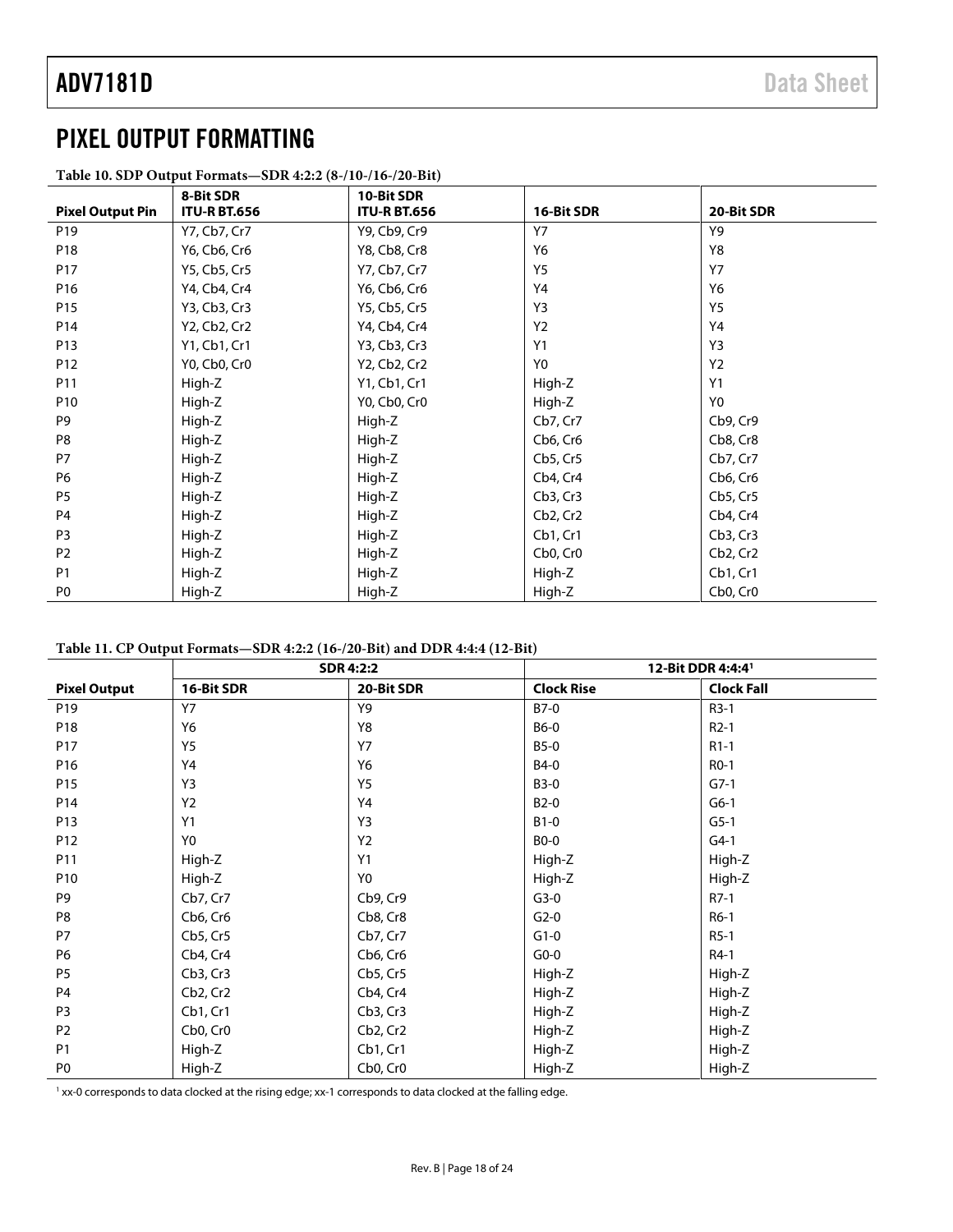### <span id="page-18-0"></span>RECOMMENDED EXTERNAL LOOP FILTER COMPONENTS

<span id="page-18-1"></span>The external loop filter components for the ELPF pin should be placed as close to the pin as possible[. Figure 8 s](#page-18-1)hows the recommended component values.

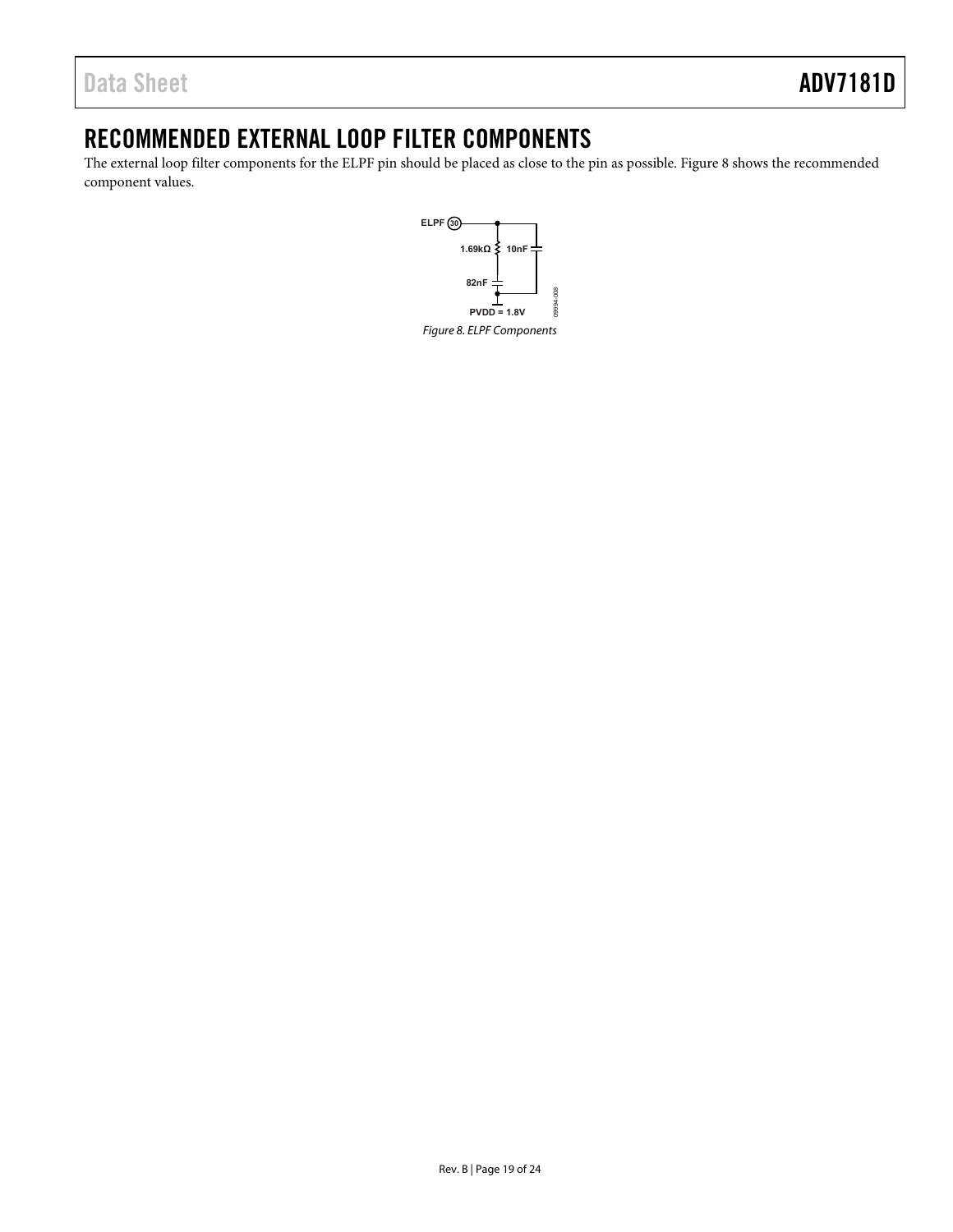### ADV7181D Data Sheet

### <span id="page-19-0"></span>TYPICAL CONNECTION DIAGRAM

For the latest software configuration files, visit th[e ADV7181D design support files Web page](http://ez.analog.com/docs/DOC-2002) on the [EngineerZone video forum.](http://ez.analog.com/community/video)

<span id="page-19-1"></span>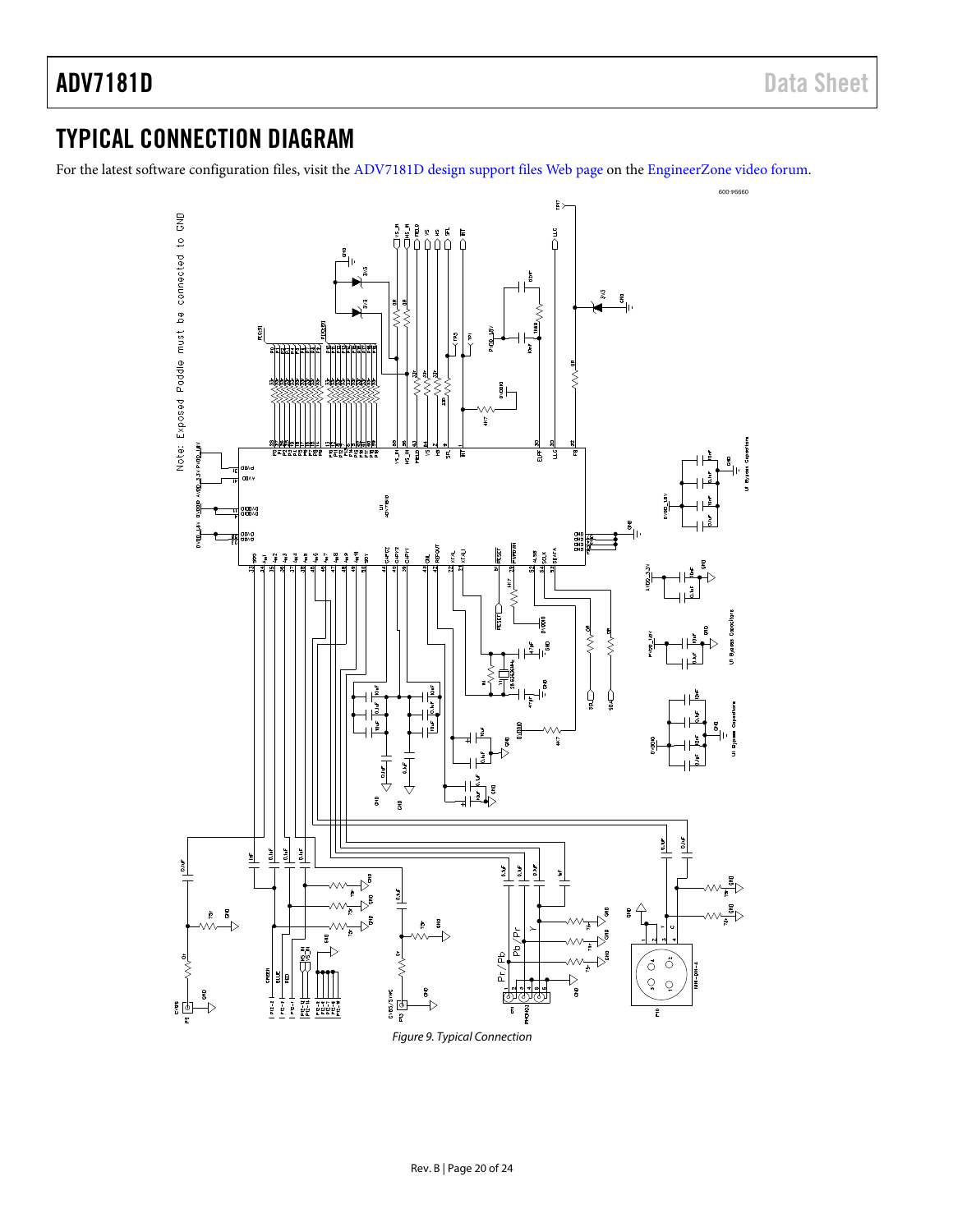### <span id="page-20-0"></span>OUTLINE DIMENSIONS



#### <span id="page-20-1"></span>**ORDERING GUIDE**

| Model $1/2$      | <b>Temperature Range</b>           | <b>Package Description</b> | <b>Package Option</b> |
|------------------|------------------------------------|----------------------------|-----------------------|
| ADV7181DBCPZ     | $-40^{\circ}$ C to $+85^{\circ}$ C | 64-Lead LFCSP              | $CP-64-3$             |
| ADV7181DBCPZ-RL  | $-40^{\circ}$ C to $+85^{\circ}$ C | 64-Lead LFCSP              | $CP-64-3$             |
| ADV7181DWBCPZ    | $-40^{\circ}$ C to $+85^{\circ}$ C | 64-Lead LFCSP              | $CP-64-3$             |
| ADV7181DWBCPZ-RL | $-40^{\circ}$ C to $+85^{\circ}$ C | 64-Lead LFCSP              | $CP-64-3$             |
| EVAL-ADV7181DEBZ |                                    | <b>Evaluation Board</b>    |                       |

 $1 Z =$  RoHS Compliant Part.

 $2 W =$  Qualified for Automotive Applications.

#### <span id="page-20-2"></span>**AUTOMOTIVE PRODUCTS**

The [ADV7181DW](http://analog.com/ADV7181D) models are available with controlled manufacturing to support the quality and reliability requirements of automotive applications. Note that these automotive models may have specifications that differ from the commercial models; therefore, designers should review th[e Specifications](#page-3-0) section of this data sheet carefully. Only the automotive grade products shown are available for use in automotive applications. Contact your local Analog Devices account representative for specific product ordering information and to obtain the specific Automotive Reliability reports for these models.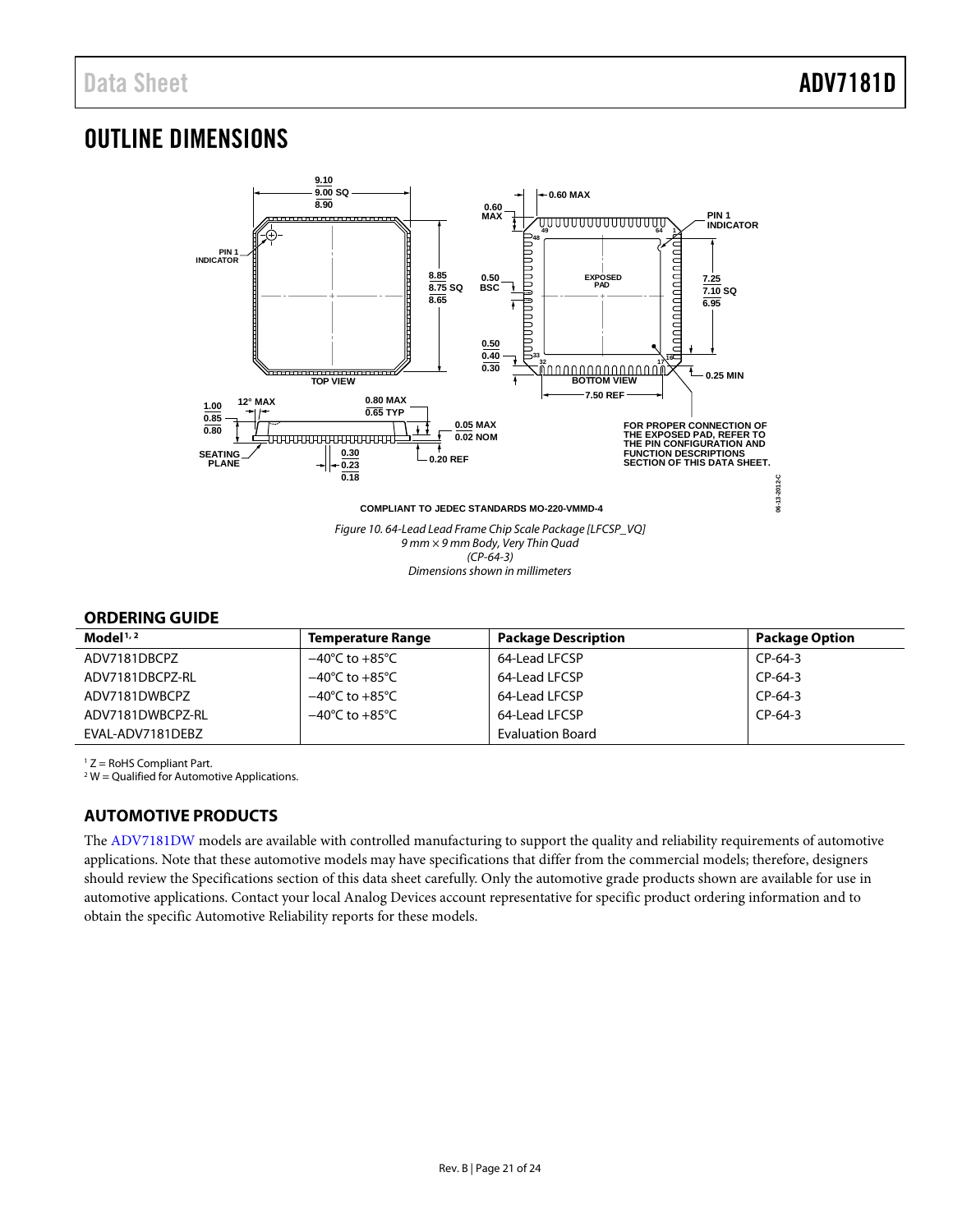# ADV7181D Data Sheet

### **NOTES**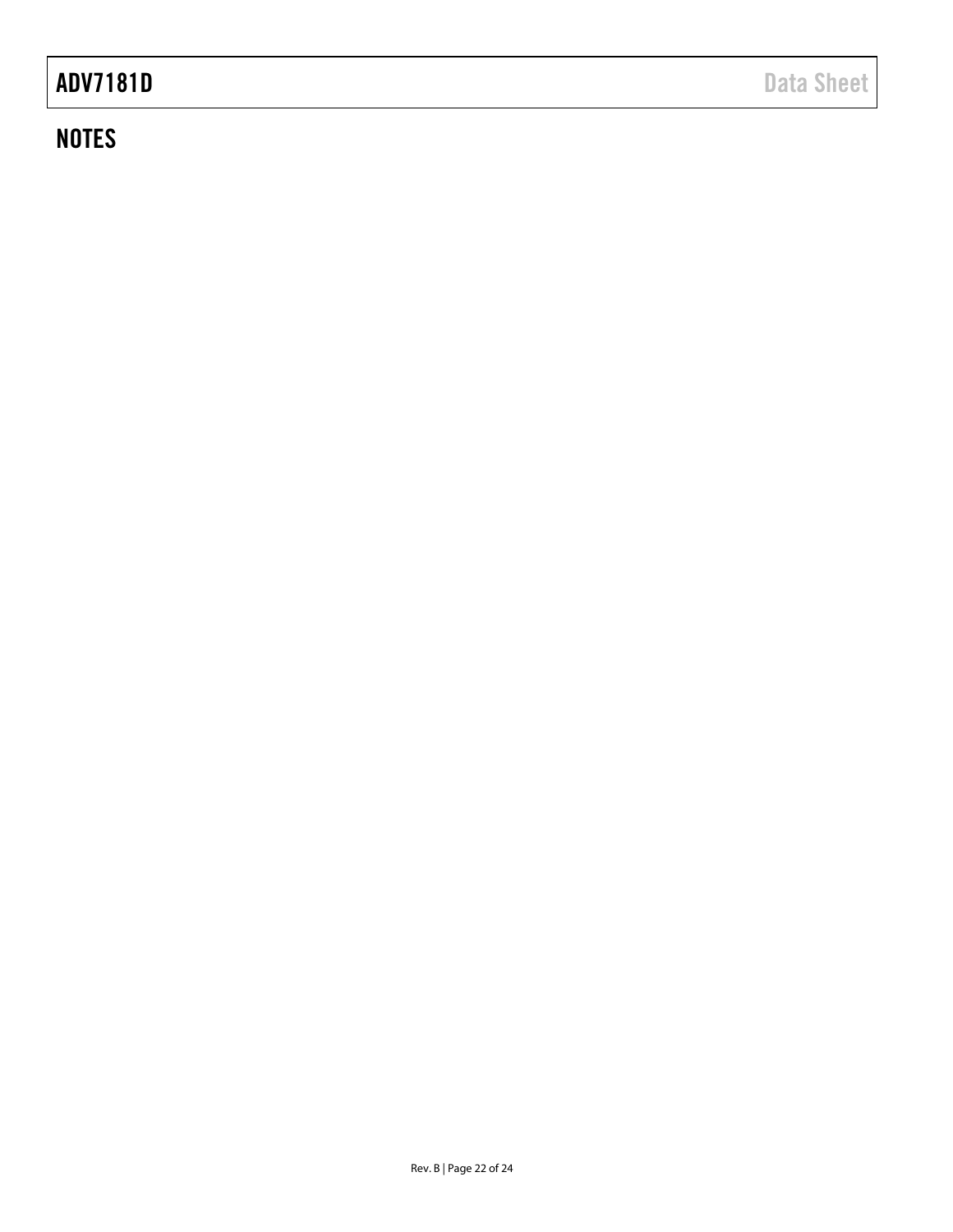## **NOTES**